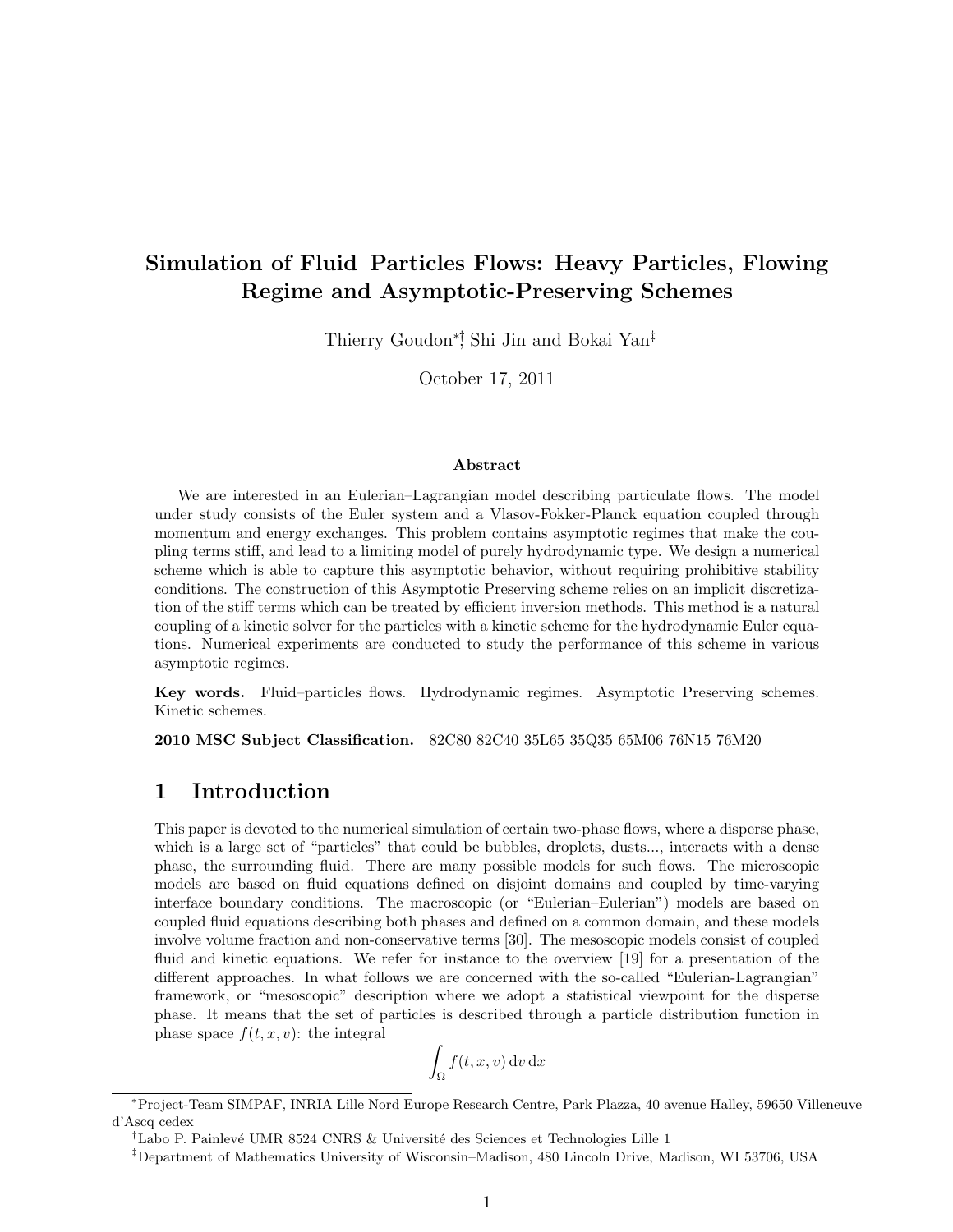represents the number of particles occupying at time t the volume  $\Omega \subset \mathbb{R}^N \times \mathbb{R}^N$  of the phase space,  $x$  being the position variable and  $v$  the velocity variable. The particle distribution function can be assocaited with the macroscopic quantities– those observable by experiments–by taking the moments:

\n The macroscopic density: \n 
$$
n(t, x) = \int_{\mathbb{R}^N} f(t, x, v) \, \mathrm{d}v,
$$
\n the momentum: \n 
$$
nV(t, x) = \int_{\mathbb{R}^N} v f(t, x, v) \, \mathrm{d}v,
$$
\n the total energy: \n 
$$
E_P = \frac{1}{2} n |V|^2(t, x) + \frac{1}{2} N n \Theta_P = \int_{\mathbb{R}^N} \frac{1}{2} |v|^2 f(t, x, v) \, \mathrm{d}v,
$$
\n the heat flux: \n 
$$
q(t, x) = \int_{\mathbb{R}^N} v \, \frac{|v|^2}{2} f(t, x, v) \, \mathrm{d}v.
$$
\n

Here V is the averaged particle velocity, and  $\Theta_P$  the temperature of particles. The fluid is described by its density  $\rho(t,x) \geq 0$ , its velocity  $u(t,x) \in \mathbb{R}^N$  and its total energy  $E(t,x) \geq 0$ . For further purposes, we introduce the internal energy  $e$ , the pressure  $p$ , the temperature  $\Theta$  defined by the relations

$$
e = \frac{p}{(\gamma - 1)\rho} \ge 0, \qquad p = \rho \Theta, \qquad E = e + \frac{u^2}{2}
$$

where  $1 < \gamma \leq (N+2)/N$  is the adiabatic constant.

According to the hierarchy introduced by O'Rourke [40], we are interested in the so–called "Thin Sprays" where the two phases interact through momentum and energy exchanges, but the effect due to the volume fraction of the particles is neglected. The leading effect that couples the evolution of the disperse and dense phases is due to drag forces. In the system of PDEs we need to introduce a few more physical quantities:

- $\rho_P > 0$  and  $\rho_F > 0$  stand for the typical densities of the particles and of the fluid, respectively.
- Both phases are subject to an external potential  $\Phi$  which deviates the trajectories of the particles. The (real–valued) coefficients  $\eta_F$  and  $\eta_P$  account for the fact that the external potential can act differently, both in orientation and amplitude, on the two phases. A typical example is given by gravity/buoyancy forces. In this case  $\nabla_x \Phi = ge_z$ , with  $e_z$  the unit downward vector, g is the gravitational acceleration, and we set  $\eta_F = 1$ ,  $\eta_P = (1 - \rho_F/\rho_P)$ . Other relevant examples are given by centrifugal forces or electric forces when considering charged particles immersed in a neutral fluid.
- The Stokes number  $\varepsilon > 0$  is the ratio of the Stokes settling time (that is  $\frac{2\rho_{P}a^{2}}{9\mu}$  $\frac{\partial P^a}{\partial \mu}$ , with  $\mu$  the dynamic viscosity of the fluid and  $a$  the typical radius of the particles) over a certain time unit of observation. It characterizes the strength of the drag exerted by the fluid on the particles.

We refer to  $[5, 7, 12, 13, 36]$  for thorough discussions on the modeling issues. In dimensionless form the equations which govern the system read as follows: the evolution of the density  $f$  is determined by Fokker-Planck equation

$$
\partial_t f + v \cdot \nabla_x f = \frac{1}{\varepsilon} L_{u,\Theta} f + \eta_P \nabla_x \Phi \cdot \nabla_v f \tag{1}
$$

where the Fokker-Planck operator

$$
L_{u,\Theta}f = \text{div}_v\big((v-u)f + \Theta \nabla_v f\big),\tag{2}
$$

while the evolution of the fluid obeys the Euler system

$$
\begin{cases}\n\partial_t \rho + \operatorname{div}_x(\rho u) = 0, \\
\partial_t(\rho u) + \operatorname{Div}_x(\rho u \otimes u) + \nabla_x p = \frac{1}{\varepsilon} \frac{\rho_P}{\rho_F} \mathscr{F} - \eta_F \rho \nabla_x \Phi, \\
\partial_t(\rho E) + \operatorname{div}_x((\rho E + p)u) = \frac{1}{\varepsilon} \frac{\rho_P}{\rho_F} \mathscr{E} - \eta_F \rho u \cdot \nabla_x \Phi.\n\end{cases}
$$
\n(3)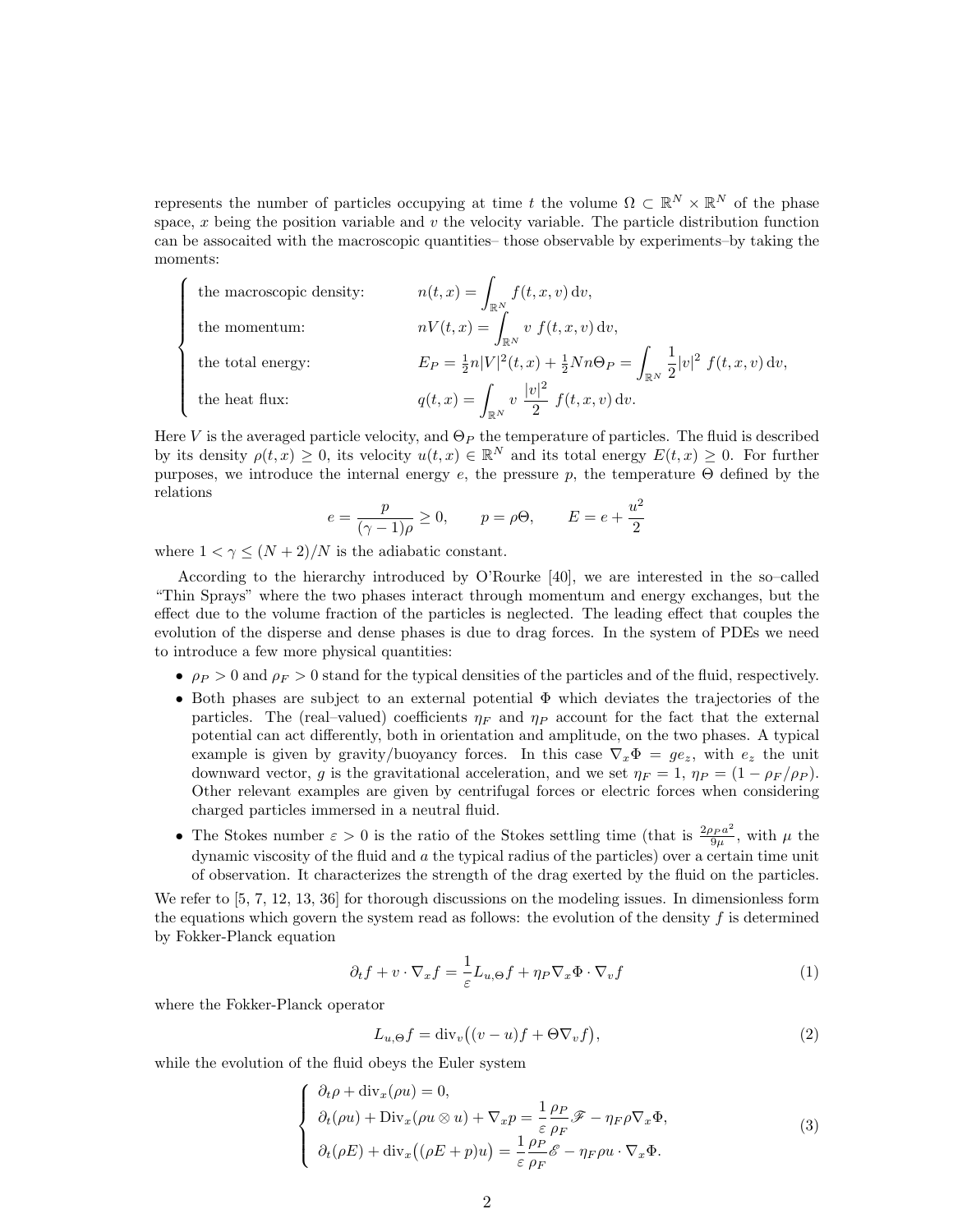The Fokker-Planck operator  $L_{u,\Theta}$  in (2) describes the following physical effects the particles are subject to due to their environment:

- The drag force exerted by the surrounding fluid is supposed to be proportional to the relative velocity  $(v - u)$ ,
- Diffusion with respect to the velocity variable arises due to the Brownian motion, which involves the temperature Θ of the fluid, [20, 21].

Many additional effects are simply disregarded, such as the added mass effect, the interparticles collisions, or size variations due to coagulation and fragmentation phenomena. Note that the viscosity of the fluid enters in the definition of the parameter  $\varepsilon$  while viscous effects are neglected on the evolution of the fluid. This can be justified, at least formally, by suitable scaling arguments. The disperse phase influences the dense phase through the coupling terms  $\mathscr F$  and  $\mathscr E$ . They are defined by

Momentum Exchanges:

\n
$$
\mathscr{F} = -\int_{\mathbb{R}^N} v \, L_{u,\Theta} f \, dv = \int_{\mathbb{R}^N} (v - u) f \, dv = n(V - u),
$$
\nEnergy Exchanges:

\n
$$
\mathscr{E} = -\int_{\mathbb{R}^N} \frac{v^2}{2} \, L_{u,\Theta} f \, dv = \int_{\mathbb{R}^N} (v(v - u) - N\Theta) f \, dv \qquad (4)
$$
\n
$$
= n(V - u) \cdot u + Nn(\Theta_P - \Theta) + n|V - u|^2
$$
\n
$$
= n(V - u) \cdot V + Nn(\Theta_P - \Theta).
$$

The definition of the coupling terms  $\mathscr F$  and  $\mathscr E$  induces conservation properties. Let us write the system satisfied by the moments of  $f$ , that is

$$
\partial_t n + \text{div}_x(nV) = 0,
$$
  
\n
$$
\partial_t(nV) + \text{Div}_x \mathbb{P} + \eta_P n \nabla_x \Phi = -\frac{1}{\varepsilon} n(V - u)
$$
  
\n
$$
\partial_t \Upsilon + \text{div}_x q + \eta_P nV \cdot \nabla_x \Phi = -\frac{1}{\varepsilon} (n(V - u) \cdot V + Nn(\Theta_P - \Theta)) = -\frac{1}{\varepsilon} (2\Upsilon - nV \cdot u - Nn\Theta),
$$

with  $\Upsilon = (nV^2 + Nn\Theta_P)/2$  and  $\mathbb{P} = \int_{\mathbb{R}^N} v \otimes v f dv$ . Combined with the fluid equations, it leads to the following conservation laws

$$
\partial_t \left( \rho u + \frac{\rho_P}{\rho_F} nV \right) + \text{Div} \left( \rho u \otimes u + p + \frac{\rho_P}{\rho_F} \mathbb{P} \right) + \left( \eta_F \rho + \eta_P \frac{\rho_P}{\rho_F} n \right) \nabla_x \Phi = 0, \n\partial_t \left( \rho E + \frac{\rho_P}{\rho_F} \Upsilon \right) + \text{div} \left( (\rho E + p) u + \frac{\rho_P}{\rho_F} q \right) + \left( \eta_F \rho u + \eta_P \frac{\rho_P}{\rho_F} nV \right) \cdot \nabla_x \Phi = 0.
$$
\n(5)

The total momentum and the total energy are conserved.

Besides the conservation of total momentum and energy, another key feature of the model is the dissipation properties that we describe now. To this end, set the "local Maxwellian"

$$
M_{u,\Theta}(v) = (2\pi\Theta)^{-N/2} \exp\left(-\frac{|v-u|^2}{2\Theta}\right).
$$

The crucial observation consists in rewriting

$$
L_{u,\Theta}f = \Theta \operatorname{div}_v \Big(M_{u,\Theta} \nabla_v \Big(\frac{f}{M_{u,\Theta}}\Big)\Big).
$$

We consider the fluid–entropy  $S(t, x)$  defined by the relation

$$
S = -\frac{1}{\gamma - 1} \ln (p \rho^{-\gamma}) = -\frac{1}{\gamma - 1} \ln \left( \frac{\Theta}{\rho^{\gamma - 1}} \right).
$$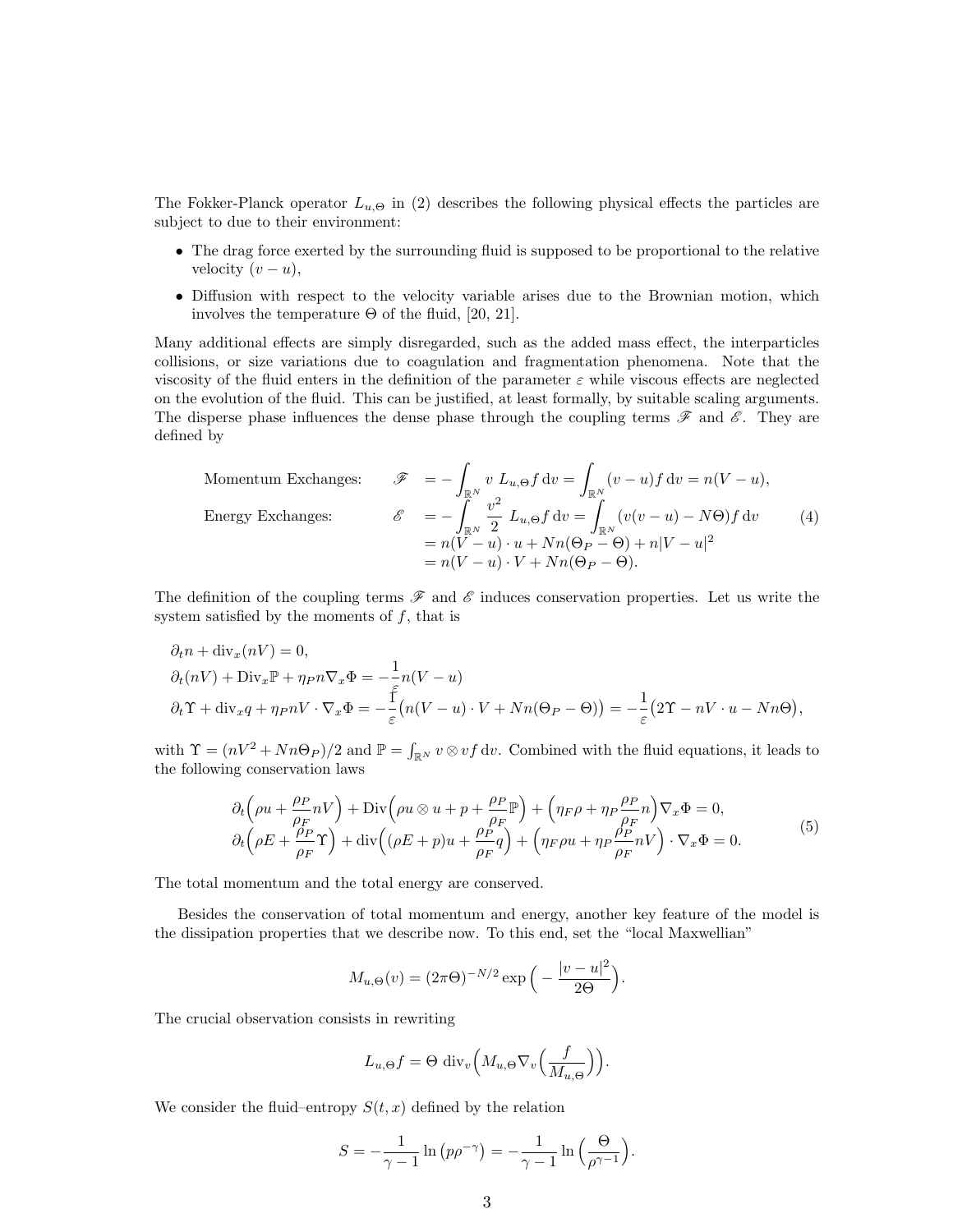Then, as already remarked in [5], the total energy is conserved and the total entropy is dissipated since

$$
\frac{\mathrm{d}}{\mathrm{d}t} \left( \rho_F \int_{\mathbb{R}^N} \rho E \, \mathrm{d}x + \rho_P \int_{\mathbb{R}^N} \int_{\mathbb{R}^N} \frac{v^2}{2} \, f \, \mathrm{d}v \, \mathrm{d}x + \eta_P \rho_P \int_{\mathbb{R}^N} \int_{\mathbb{R}^N} f \Phi \, \mathrm{d}v \, \mathrm{d}x + \eta_F \rho_F \int_{\mathbb{R}^N} \rho \Phi \, \mathrm{d}x \right) = 0,\tag{6}
$$

and

$$
\frac{\mathrm{d}}{\mathrm{d}t} \left( \rho_F \int_{\mathbb{R}^N} \rho S \, \mathrm{d}x + \rho_P \int_{\mathbb{R}^N} \int_{\mathbb{R}^N} f \ln(f) \, \mathrm{d}v \, \mathrm{d}x \right) \n= -\frac{\rho_P}{\varepsilon} \left( \int_{\mathbb{R}^N} \int_{\mathbb{R}^N} \sqrt{\Theta} \frac{\nabla_v f}{\sqrt{f}} + \frac{v - V}{\sqrt{\Theta}} \sqrt{f} \right|^2 \, \mathrm{d}v \, \mathrm{d}x + \int_{\mathbb{R}^N} \int_{\mathbb{R}^N} f \frac{|V - u|^2}{\Theta} \, \mathrm{d}v \, \mathrm{d}x \right) \leq 0.
$$
\n(7)

.

Here the problem is defined in the whole space, but similar manipulations hold when considering standard reflection laws for the particles and boundary conditions for the fluid, see [12]. Note that the dissipation terms in (7) vanish when

$$
u = V
$$
 and  $f(t, x, v) = \frac{n(t, x)}{(2\pi\Theta(t, x))^{N/2}} \exp\left(-\frac{|v - V(t, x)|^2}{2\Theta(t, x)}\right)$ 

For such an equilibrium, the temperatures of the two phases equilibrate  $\Theta = \Theta_P$  and they have a common macroscopic velocity.

We are interested in the situation where the parameter  $\varepsilon$  can become small. In this regime, the conservation and dissipation properties detailed above are the basis to describe the asymptotic behavior of the model. In the next Section we shall describe on formal grounds the asymptotic behavior of the solutions for  $\varepsilon << 1$ . In this regime, the operator  $L_{u,\Theta}$  and the coupling terms are stiff, and one can expect the relaxation effect that prescribes the form of the particles distribution function, and as a consequence, one arrives at a set of macroscopic equations to describe the particles–fluid mixture. In Section 3 we design a numerical scheme able to treat the stiffness of the problem efficiently. This scheme belongs to the class of the so-called Asymptotic-Preserving (AP) schemes because it is able to capture the correct asymptotic behavior without suffering the prohibitive scaling-parameter-dependent numerical constraints, see [31] and for a recent overview [24]. In order to define a scheme for the coupled system we find it convenient to discretize the Euler equations by using the Kinetic Schemes [15, 16, 17, 42, 43, 44]. We finally conduct numerical simulations in Section 4, and numercially study some relevant variations of the model.

# 2 The Hydrodynamic Regimes

For equation (1), as  $\varepsilon \to 0$ , the Fokker-Planck operator vanishes, which yields

$$
f(t, x, v) \simeq \frac{n(t, x)}{(2\pi\Theta)^{N/2}} \exp\left(-\frac{|v - u(t, x)|^2}{2\Theta(t, x)}\right).
$$
 (8)

This ansatz is in agreement with the dissipation estimate (7). One can now find the limiting equations satisfied by  $\rho, u, \Theta$ , and n. To this end we go back to the conservation laws (5). The ansatz (8) yields  $nV \simeq nu$ ,  $\Theta_P \simeq \Theta$ ,  $\mathbb{P} \simeq nu \otimes u + n\Theta \mathbb{I}$ , and  $q \simeq (nu^2 + (N + 2)n\Theta)/2$ . Therefore one arrives at the following limit system

$$
\partial_t \rho + \text{div}_x(\rho u) = 0,
$$
\n
$$
\partial_t n + \text{div}_x(nu) = 0,
$$
\n
$$
\partial_t \left( \left( \rho + \frac{\rho_P}{\rho_F} n \right) u \right) + \text{Div}_x \left( \left( \rho + \frac{\rho_P}{\rho_F} n \right) u \otimes u + p + \frac{\rho_P}{\rho_F} n \Theta \right) + \left( \eta_F \rho + \eta_P \frac{\rho_P}{\rho_F} n \right) \nabla_x \Phi = 0,
$$
\n
$$
\partial_t \left( \left( \rho + \frac{\rho_P}{\rho_F} n \right) \frac{u^2}{2} + \frac{\rho \Theta}{\gamma - 1} + \frac{\rho_P}{\rho_F} \frac{N}{2} n \Theta \right)
$$
\n
$$
+ \text{div}_x \left( \left[ \left( \rho + \frac{\rho_P}{\rho_F} n \right) \frac{u^2}{2} + \frac{\gamma}{\gamma - 1} \rho \Theta + \frac{\rho_P}{\rho_F} \frac{N + 2}{2} n \Theta \right] u \right) + \left( \eta_F \rho + \eta_P \frac{\rho_P}{\rho_F} n \right) u \cdot \nabla_x \Phi = 0.
$$
\n(9)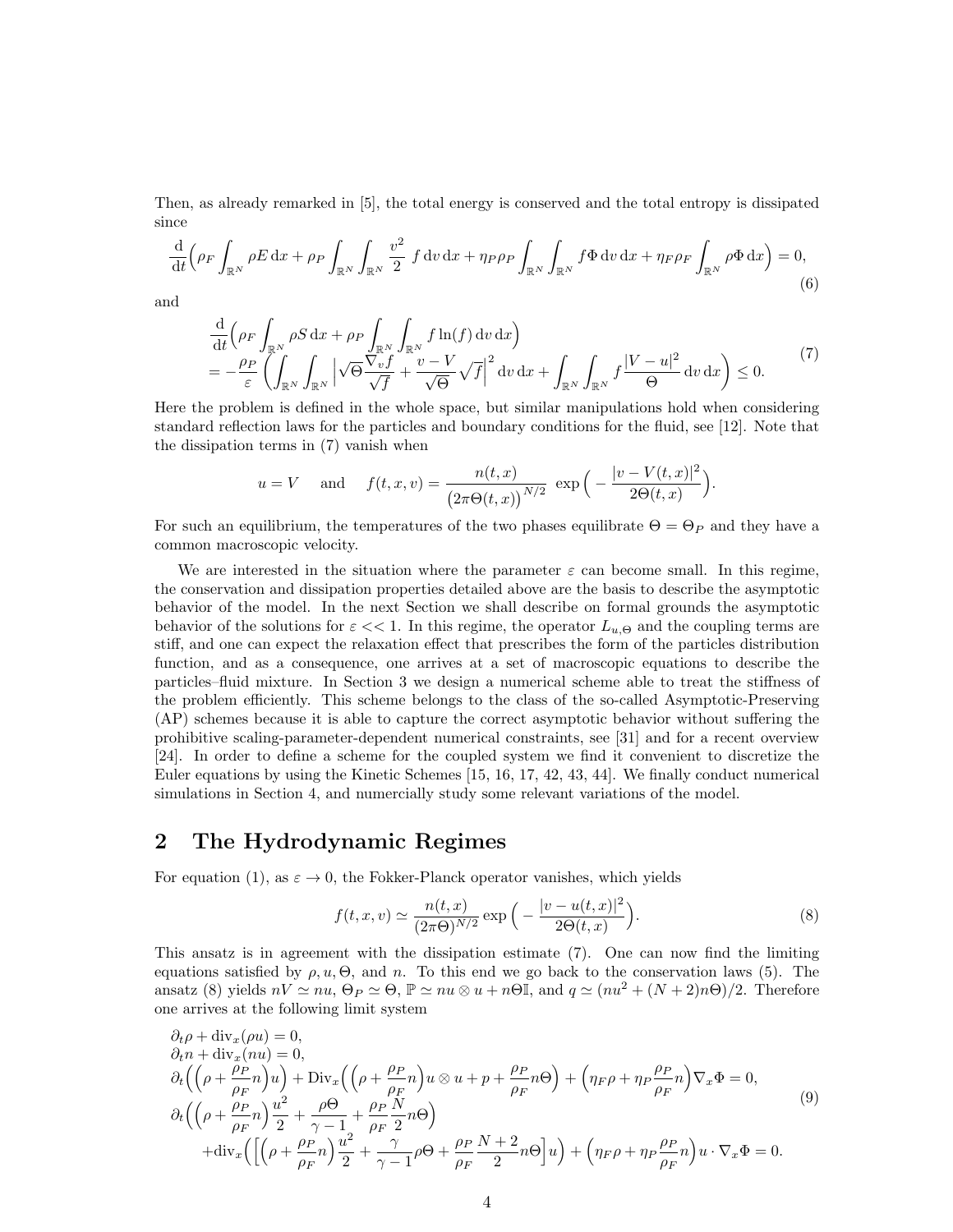The system can be seen as the Euler system for the composite density  $\rho + \frac{\rho_P}{\rho_F} n$ , the composite pressure  $\left(\frac{\gamma}{\gamma-1}\rho + \frac{N+2}{2}\frac{\rho_P}{\rho_F}n\right)\Theta$  and the common velocity u and temperature  $\Theta$ , plus an additional mass conservation equation for  $\rho$  (or n).

The mathematical analysis of such fluid–kinetic systems is highly challenging. The difficulty lies on the nonlinear coupling of PDEs of different nature. Different models for the fluid (compressible or incompressible, viscous or inviscid...) introduce different levels of difficulty. A first attempt was to prove the local existence of smooth solutions, see [3, 36] for the analysis of the Euler-Vlasov systems. Another approach concerning classical solutions restricts to solutions close to the equilibrium, by using perturbation techniques and energy estimates [28, 11]. The global existence of weak solutions has been investigated, mainly considering viscous flows, by using fixed point and/or compactness arguments. A crucial step of these proofs relies on the construction of suitable approximations preserving the dissipation properties of the system [29, 37, 38, 6]. Identification of relevant scaling and discussion of asymptotic problems appeared in [10, 26, 27, 38, 12, 5, 36], see also [14] for the analysis of fine properties of the limit hydrodynamic systems. These problems are motivated by combustion theory [40, 49] with applications for the design of performing engines [22] or rocket propulsors [35]. The equations also arise in the modeling of atmospheric pollution [46, 48], sedimentation processes [4, 8], rain formation [23] or dispersion of volcanic columns [41]. It is also worth mentioning the applications in the description of biomedical sprays [2, 39]. In what follows, we are concerned with the design of an efficient numerical scheme, specifically suitable for the asymptotic regime of small  $\varepsilon$ 's in (1)–(3).

## 3 An AP Scheme for the Flowing Regime

A standard numerical scheme for the system  $(1)-(3)$  faces some difficulties, and becomes inefficient in the regime  $0 < \varepsilon \ll 1$ . The main numerical issues include:

- a) The presence of stiff terms lead to the increase of computational cost due to numerical stability constraints;
- b) The scheme is required to recover as  $\varepsilon$  goes to the 0 the behavior of the solutions of the limit equations (9) with  $\varepsilon$ -independent mesh sizes and time steps;
- c) The system couples a kinetic and a hydrodynamic equations;
- c) The system has remarkable conservation and dissipation properties that, ideally, should be preserved at the discrete level.

These questions are already addressed in [13], for isentropic flows, where splitting methods are introduced: the kinetic equation is solved first, the hydrodynamic fields being fixed during this time step; then,  $(\rho, u, \Theta)$  are updated by using an anti-diffusive scheme for the Euler system, see [18, 33, 34], with source terms defined with the new values of the particles distribution function. This strategy is very efficient when dealing with another scaling – the so-called "Bubbling Regime" —- of the equation which yields a diffusion equation for the particles density, see also [7] for the discussion of energy exchanges. In [13] the splitting method has been adapted to the present scaling. Here we propose a different approach to treat the Flowing regime: the method we propose combines the AP approach and kinetic schemes for the hydrodynamic equations. It contains a very efficient implementation of the implicit stiff terms, and with the desired AP properties in the flowing regimes.

## 3.1 The Time Discretization

First, the stiff source terms will be discretized implicitly in order to allow  $\varepsilon$ -independent time steps. Let  $\Delta t > 0$  be the time step, and  $U^k$  denotes the numerical approximation of a general quantity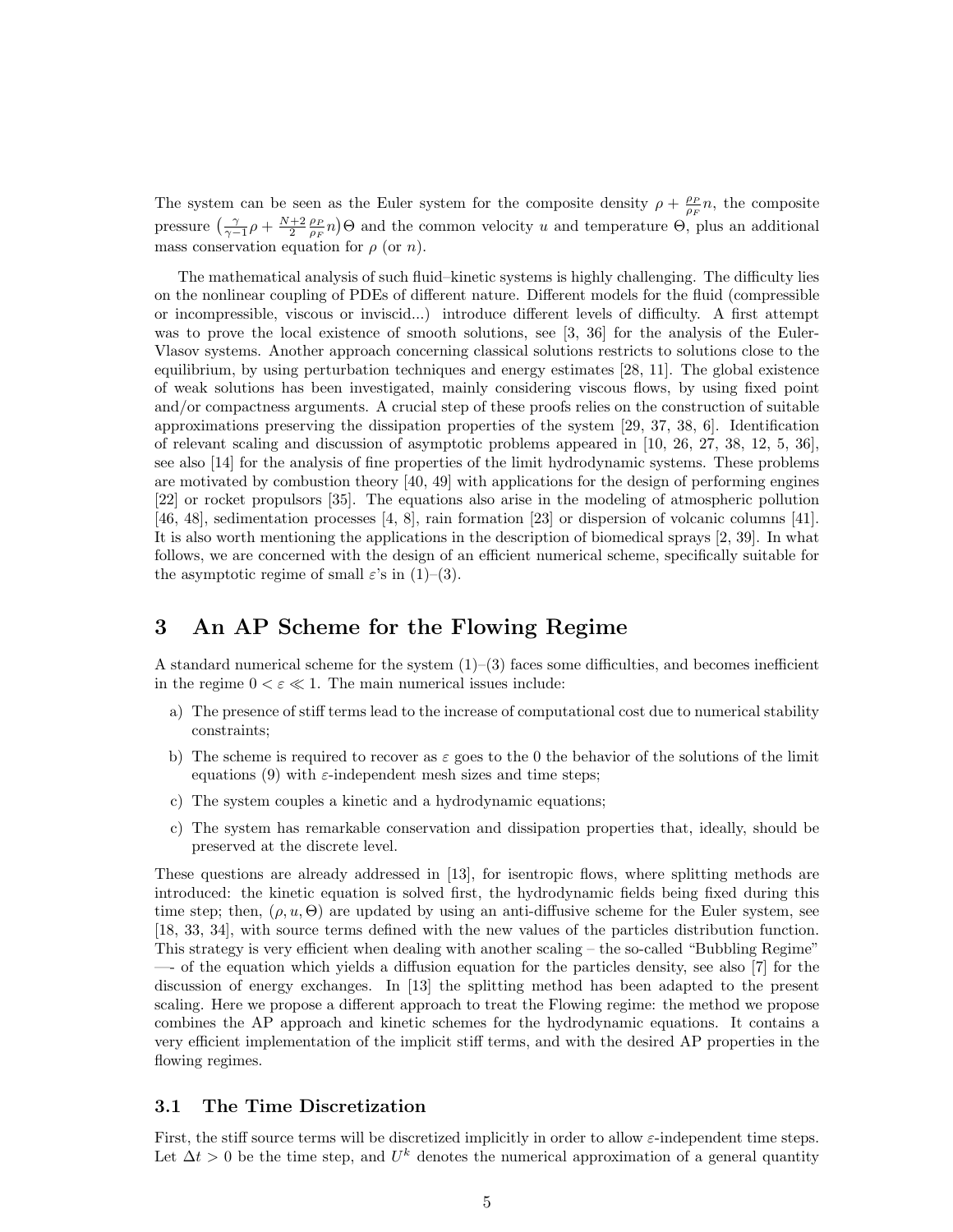$U(t^k)$  where  $t^k = k\Delta t$ . The first step of the algorithm consists in updating the macroscopic unknowns  $n, \rho, u, V, \Theta, \Upsilon$ . We start with the uncoupled relations

$$
\frac{1}{\Delta t}(n^{k+1} - n^k) = -\int_{\mathbb{R}^N} v \cdot \nabla_x f^k dv = -\nabla_x \cdot (n^k V^k),
$$
  

$$
\frac{1}{\Delta t}(\rho^{k+1} - \rho^k) = -\nabla_x \cdot (\rho^k u^k),
$$

which determines the densities  $n^{k+1}$  and  $\rho^{k+1}$ . Then, the velocities  $u^{k+1}$  and  $V^{k+1}$  are obtained by solving the system

$$
\frac{1}{\Delta t}(n^{k+1}V^{k+1} - n^kV^k) = -\int_{\mathbb{R}^N} v v \cdot \nabla_x f^k dv - \eta_P n^k \nabla_x \Phi + \frac{n^{k+1}}{\varepsilon}(V^{k+1} - u^{k+1}),
$$
  

$$
\frac{1}{\Delta t}(\rho^{k+1}u^{k+1} - \rho^k u^k) = -\text{Div}_x(\rho^k u^k \otimes u^k + \rho^k \Theta^k) - \eta_P \rho^k \nabla_x \Phi - \frac{\rho_P}{\rho_F} \frac{n^{k+1}}{\varepsilon}(V^{k+1} - u^{k+1}).
$$

Note that  $n^{k+1}$  has already been determined, and this step reduces to invert  $N$  2 × 2 linear systems for each component of  $V^{k+1}$  and  $u^{k+1}$ , which can be inverted *analytically*. Finally, the temperature  $\Theta$  and the energy  $\Upsilon$  are updated with the system

$$
\frac{1}{\Delta t}(\Upsilon^{k+1} - \Upsilon^{k}) = -\int \frac{v^{2}}{2} v \cdot \nabla_{x} f^{k} dv - \eta_{P} n^{k} V^{k} \cdot \nabla_{x} \Phi \n- \frac{1}{2} (2\Upsilon^{k+1} - n^{k+1} V^{k+1} \cdot u^{k+1} - N n^{k+1} \Theta^{k+1}), \n\frac{1}{\Delta t} \Big( \frac{\rho^{k+1} |u^{k+1}|^{2} - \rho^{\tilde{k}} |u^{k}|^{2}}{2} + \frac{\rho^{k+1} \Theta^{k+1} - \rho^{k} \Theta^{k}}{\gamma - 1} \Big) \n= -\text{div}_{x} \Big( \Big( \frac{\rho^{k} |u^{k}|^{2}}{2} + \frac{\gamma}{\gamma - 1} \rho^{k} \Theta^{k} \Big) u^{k} \Big) - \eta_{F} \rho^{k} u^{k} \cdot \nabla_{x} \Phi \n+ \frac{1}{\varepsilon} \frac{\rho_{P}}{\rho_{F}} (2\Upsilon^{k+1} - n^{k+1} V^{k+1} \cdot u^{k+1} - N n^{k+1} \Theta^{k+1}).
$$

Since  $n^{k+1}, u^{k+1}, V^{k+1}$  are already known, this step reduces to invert a  $2 \times 2$  linear system for  $\Upsilon^{k+1}$ and  $\Theta^{k+1}$ , which can be done again *analytically*. Having at hand these quantities, one can update the Maxwellian  $M^{k+1}(v) = M_{u^{k+1},\Theta^{k+1}}(v)$ . The second step updates the particle distribution function by

$$
\frac{1}{\Delta t}(f^{k+1} - f^k) = -(v \cdot \nabla_x f^k - \eta_P \nabla_x \Phi \cdot \nabla_v f^k) + \frac{\Theta^{k+1}}{\varepsilon} \text{div}_v \Big( M^{k+1} \nabla_v \Big( \frac{f^{k+1}}{M^{k+1}} \Big) \Big).
$$

Let us postpone for a while the question of inverting the Fokker–Planck operator, and start with some discussion on space and velocity discretizations.

## 3.2 Space and Velocity Discretizations

The convection terms can be treated as in [13], by coupling the upwind scheme in space and the center difference in velocity discretizations respectively for the kinetic equation with an anti-diffusive scheme of Finite Volume type [18, 33, 34] for the Euler system. However, we find it convenient to approximation the fluid equations by kinetic schemes which arise naturally from the fluid limit of the discretization of the kinetic equations, see [15, 16, 17, 42, 43, 44]. It is particularly well-suited to our model since the approximation of the microscopic and macroscopic equations will be based on the same discretization. Consequently, we will obtain naturally for  $\varepsilon = 0$  a kinetic scheme for the system (9).

The idea consists in interpreting  $\mathscr{U} = (\rho, \rho u, \rho E)$  as the zeroth, first and second order moments of a particle distribution function  $G(t, x, v)$ , subject to a strong relaxation. For the monoatomic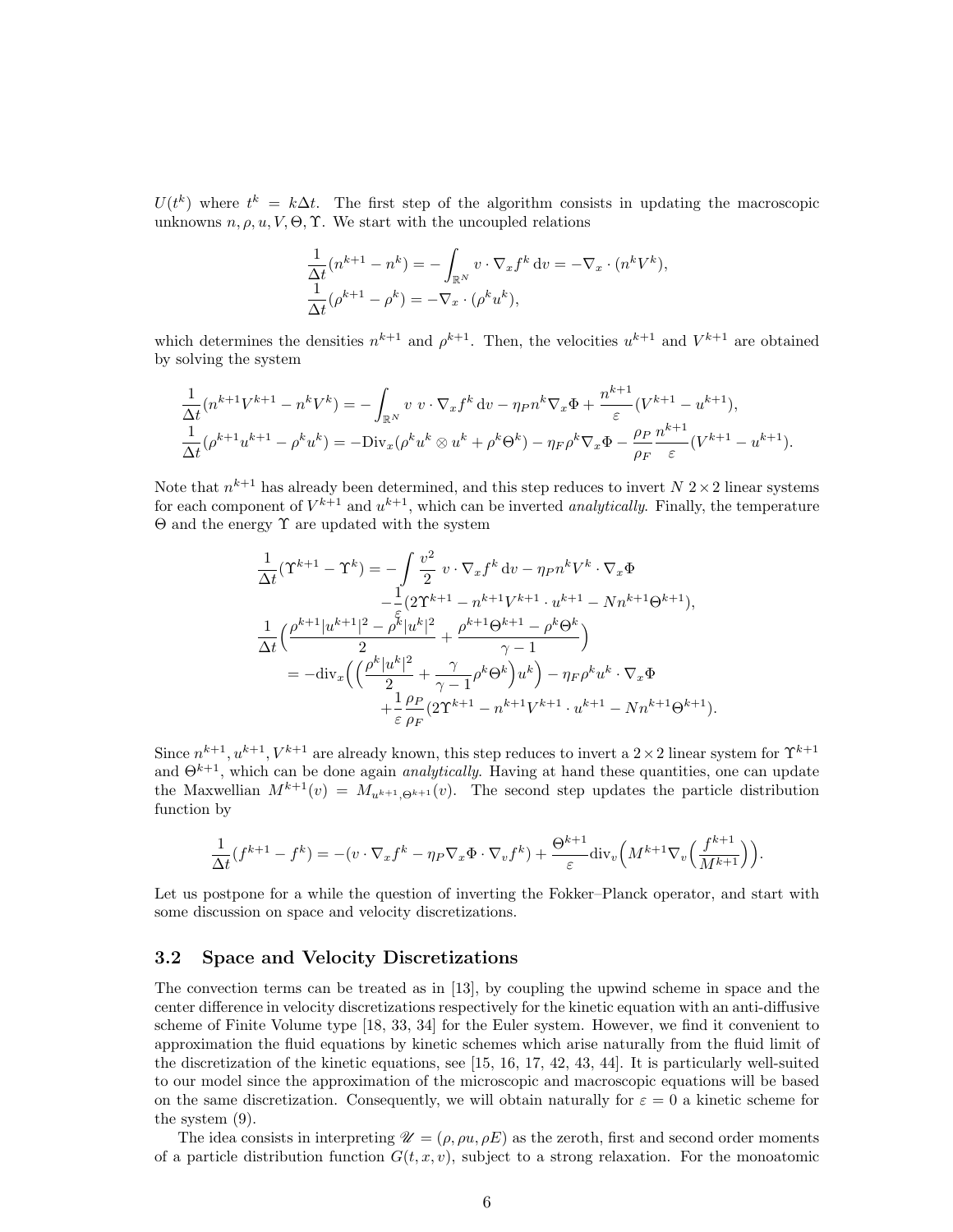case, that is for  $\gamma = (N+2)/N$  and thus  $\rho E = \rho(|u|^2 + N\Theta)/2$ , the Euler system

$$
\partial_t \mathcal{U} + \nabla_x \left( \begin{array}{c} \rho u \\ \rho u^2 + \rho \Theta \\ \rho (|u|^2 + (N+2)\Theta)u/2 \end{array} \right) = \bar{\mathbb{F}} - \eta_F \left( \begin{array}{c} 0 \\ \rho \\ \rho u \end{array} \right) \partial_x \Phi \tag{10}
$$

with a force field  $\bar{\mathbb{F}} = \int_{\mathbb{R}^N} \mathbb{F} \, \mathrm{d}v$  can be derived from the limit for  $\lambda \gg 1$  of the following BGK equation:

$$
(\partial_t + v\nabla_x - \eta_F \partial_x \Phi \nabla_v)G = \mathbb{F} + \lambda(\mathcal{M}[G] - G)
$$

with

$$
\mathcal{M}[G] = \frac{\rho_G}{(2\pi\Theta_G)^{N/2}} \exp\left(-\frac{|v - u_G|^2}{2\Theta_G}\right),
$$
  

$$
\begin{pmatrix} \rho_G \\ \rho_G u_G \\ \rho_G |u_G|^2 + N\rho_G \Theta_G \end{pmatrix} = \int_{\mathbb{R}^N} \begin{pmatrix} 1 \\ v \\ v^2 \end{pmatrix} G dv = \int_{\mathbb{R}^N} \begin{pmatrix} 1 \\ v \\ v^2 \end{pmatrix} \mathcal{M}[G] dv.
$$

We refer for instance to [9, 45] for results and comments on the analysis of this small mean free path regime. It leads to the following construction for solving (10), based on a time splitting of the BGK equation

• Define  $G^*$  from the transport equation

$$
\frac{1}{\Delta t}(G^{\star} - G^k) + v \cdot \nabla_x G^k - \eta_F \nabla_x \Phi \cdot \nabla_v G^k = \mathbb{F}^{k+1}.
$$

• Project the solution to the equilibrium state

$$
G^{k+1} = \mathcal{M}[G^*].
$$

For describing a more general state law, one needs a coupled system of kinetic equations defined as follows:

$$
(\partial_t + v \cdot \nabla_x - \eta_F \nabla_x \Phi \cdot \nabla_v) G_1 = \mathbb{F} + \lambda(\mathcal{M} - G_1),
$$
  

$$
\partial_t G_2 + v \cdot \nabla_x G_2 = \lambda(\mathcal{N} - G_2),
$$

and still with  $\lambda \gg 1$ . A possible definition of M and N that generalizes the Maxwellian distribution is

$$
\mathcal{M}(v) = \frac{\rho}{(2\pi\Theta)^{N/2}} \exp\left(-\frac{|v-u|^2}{2\Theta}\right),
$$

$$
\mathcal{N}(v) = \frac{2 - N(\gamma - 1)}{2(\gamma - 1)} \frac{\rho\Theta}{(2\pi\Theta)^{N/2}} \exp\left(-\frac{|v-u|^2}{2\Theta}\right),
$$

where the macroscopic quantities are given by

$$
\left(\begin{array}{c}\n\rho \\
\rho u \\
\rho |u|^2 \\
2\n\end{array} + \frac{\rho \Theta}{(\gamma - 1)}\right) = \int_{\mathbb{R}^N} \left(\begin{array}{c}\nG_1 \\
vG_1 \\
\frac{v^2}{2}G_1 + G_2\n\end{array}\right) dv = \int_{\mathbb{R}^N} \left(\begin{array}{c}\n\mathcal{M} \\
v \mathcal{M} \\
\frac{v^2}{2} \mathcal{M} + \mathcal{N}\n\end{array}\right) dv.
$$

The scheme for the polytropic Euler system is now constructed as follows:

• Define  $G_1^*$  from the transport equation

$$
\frac{1}{\Delta t}(G_1^{\star} - G_1^k) + v \cdot \nabla_x G_1^k - \eta_F \nabla_x \Phi \cdot \nabla_v G_1^k = \mathbb{F}^{k+1}
$$

and  $G_2^*$  from

$$
\frac{1}{\Delta t}(G_2^{\star} - G_2^k) + v \cdot \nabla_x G_2^k = 0.
$$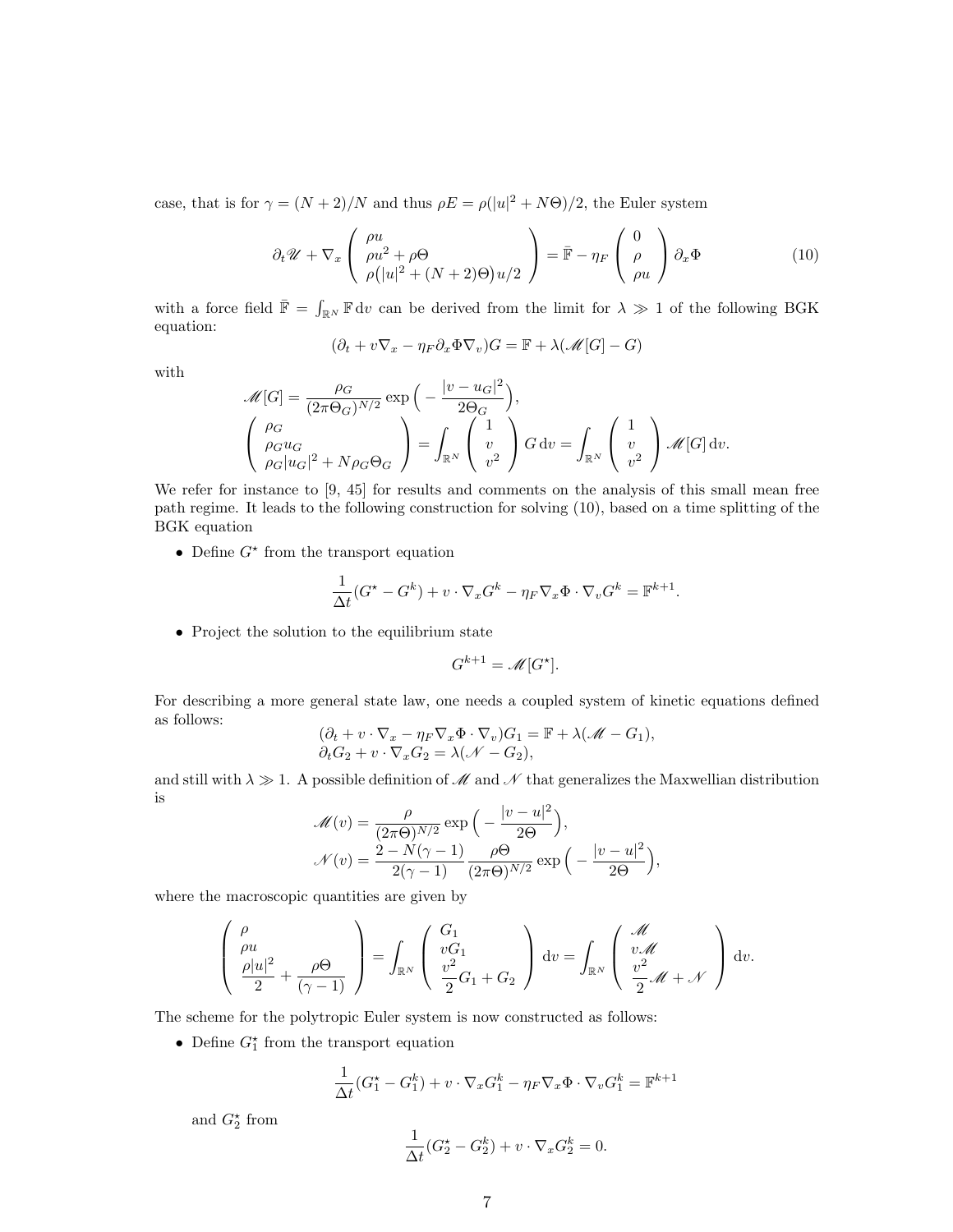• Project the solution to the equilibrium state

$$
G_1^{k+1} = \mathcal{M}, \qquad G_2^{k+1} = \mathcal{N},
$$

with macroscopic quantities defined by moments of  $G_1^*$  and  $G_2^*$ .

Of course this construction is fictitious since in the implementation of the kinetic schemes one only uses the macroscopic variables defined in physical space, which are obtained by taking moments on the above procedures, rather than the variable v or the microscopic quantities  $G_i$ . We refer to [15, 42], [43, Sections 1.7–1.10 & Section 8] or [25, Chapter III–Section 7] for a detailed introduction to kinetic schemes. The choice of equilibrium states based on the Maxwellian might look natural in view of the derivation of the Euler system from kinetic equations in the small mean free path regime, [9, 45]. In particular for the monoatomic case it leads to an elegant formula in the scheme for the coupled fluid/particles limit system, see (15) below. However, for numerical purposes other definitions of  $\mathcal M$  and  $\mathcal N$  are possible. In particular, dealing with compactly supported functions make stability issues clear [42, Theorem 3], [25, Proposition 7.3 & Theorem 7.2] and [43, Sections 1.7–1.10 & Section 8, sp. Theorem 8.3.1. For instance, for the monoatomic case  $\gamma = (N+2)/N$  $(\delta = 0)$  one can use the following compactly-supported function

$$
\mathcal{M}[G] = \frac{1}{\text{meas}(B_N)} \frac{\rho}{\left(\left(N+2\right)\Theta\right)^{N/2}} \mathbf{1}_{|v-u| \le \sqrt{(N+2)\Theta}}
$$

(remark that in dimension one, the monoatomic case corresponds to  $\gamma = 3$ ). The numerical fluxes obtained this way coincides with Van Leer's fluxes, [25, Example 7.2].

Let us restrict the presentation of the space and velocity discretizations to the one-dimension framework. We consider a meshing of the domain, say  $(-L, L)$ , with J points separated by the step  $\Delta x$ . The velocity is truncated to the domain  $(-V_{\text{Max}} + V_{\text{Max}})$ , discretized with a symmetric set of velocities  $(v_1, ..., v_{2M})$ , with step  $\Delta v$ . We denote by  $f_{j,m}^k$  the numerical approximation of a microscopic quantity  $f(k\Delta t, x_j, v_m)$  and set

$$
\left\langle f\right\rangle _{j}^{k}=\frac{\Delta v}{2}\Big(f_{j,1}^{k}+f_{j,2M}^{k}+2\sum_{m=2}^{2M-1}f_{j,m}^{k}\Big)
$$

the approximation of the velocity average by the trapezoidal rule. This formula is chosen to ensure that the even moments of the odd functions with respect to  $v$  vanish, see [13]. For the sake of simplicity, we consider the simplest upwind discretization of the advection operator  $v\partial_x$ :

$$
v\partial_x(k\Delta t, x_j, v_m)
$$
 is approximated by  
\n
$$
vD_x[f]_{j,m}^k = \frac{1}{2\Delta x} \big( (v_m + |v_m|)(f_{j,m}^k - f_{j-1,m}^k) + (v_m - |v_m|)(f_{j+1,m}^k - f_{j,m}^k) \big).
$$

More elaborate version of the kinetic scheme can be used that reach second order accuracy and incorporate slope limiter to supress numerical oscillations across shocks, see [25, Section 7.3.4] and [42, Sections 2.2 & 4.2]. For the external force term, we can adopt a centered approximation of the v−derivative which yields, see [13]

$$
\partial_x \Phi \partial_v f(k\Delta t, x_j, v_m)
$$
 is approximated by  
\n
$$
vD_x[\Phi]_{j,m}^k \frac{1}{v_m} D_v[f]_{j,m}^k = vD_x[\Phi]_{j,m}^k \frac{1}{v_m} \frac{f_{j,m+1}^k - f_{j,m-1}^k}{2\Delta v}.
$$

When the amplitude of the potential remains moderate compared to  $1/\varepsilon$  it does not affect the stability of the scheme since the velocity diffusion term is treated implicitly in the Fokker–Planck operator. When the external force becomes large, upwinding has to be preferred; for instance

$$
\partial_x \Phi \partial_v f(k\Delta t, x_j, v_m) \text{ is approximated by}
$$
  

$$
\frac{1}{2\Delta v} \Big( (\partial_x \Phi_j - |\partial_x \Phi_j|)(f_{j,m}^k - f_{j,m-1}^k) + (\partial_x \Phi_j + |\partial_x \Phi_j|)(f_{j,m+1}^k - f_{j,m}^k) \Big).
$$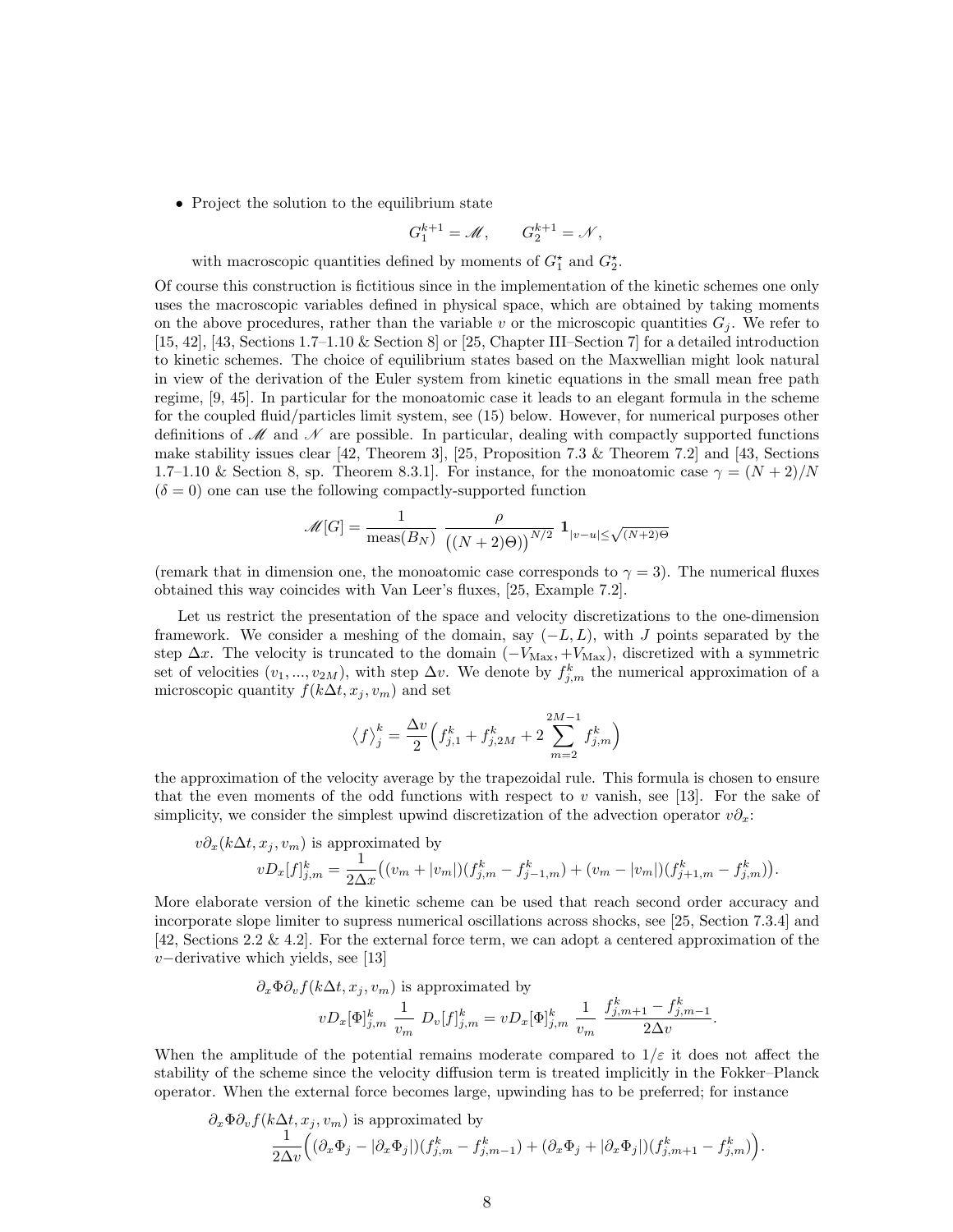**Remark 3.1** In numerical simulation we are applying the following second order finite volume scheme on the external force term. (In fact the x derivative term is solved by the same scheme.)

$$
\partial_x \Phi \partial_v f(k \Delta t, x_j, v_m) \text{ is approximated by}
$$
  
\n
$$
\frac{1}{2\Delta v} \Big( (\partial_x \Phi_j - |\partial_x \Phi_j|)(F^+_{j,m+1/2} - F^+_{j,m-1/2}) + (\partial_x \Phi_j + |\partial_x \Phi_j|)(F^-_{j,m+1/2} - F^-_{j,m-1/2}) \Big),
$$

with

$$
F_{j,m+1/2}^+ = f_{j,m} + \sigma_{j,m} \frac{f_{j,m+1} - f_{j,m}}{2}
$$

$$
F_{j,m+1/2}^- = f_{j,m+1} - \sigma_{j,m+1} \frac{f_{j,m+1} - f_{j,m}}{2}
$$

and

$$
\sigma_{j,m} = \phi\left(\frac{f_{j,m} - f_{j,m-1}}{f_{j,m+1} - f_{j,m}}\right)
$$

where the limiter function  $\phi(\theta)$  is, for example, the van Leer limiter

$$
\phi(\theta) = \frac{\theta + |\theta|}{1 + |\theta|}
$$

or the minmod limiter

$$
\phi(\theta) = \max\{0, \min\{1, \theta\}\}.
$$

This discretization is stable as long as  $\frac{|\partial_x \Phi| \Delta t}{\Delta v} \leq \frac{1}{2}$ .

Finally, given discrete density, velocity and temperature  $(\rho_j^k, u_j^k, \Theta_j^k)$ , denote

$$
\begin{split} M_{j,m}^k &= \frac{1}{\sqrt{2\pi\Theta_j^k}}\exp\Big(-\frac{|v_m - u_j^k|^2}{2\Theta_j^k}\Big),\\ \mathscr{M}_{j,m}^k &= \frac{\rho_j^k}{\sqrt{2\pi\Theta_j^k}}\exp\Big(-\frac{|v_m - u_j^k|^2}{2\Theta_j^k}\Big),\qquad \mathscr{N}_{j,m}^k = \frac{2-(\gamma-1)}{2(\gamma-1)}\frac{\rho_j^k\Theta_j^k}{\sqrt{2\pi\Theta_j^k}}\exp\Big(-\frac{|v_m - u_j^k|^2}{2\Theta_j^k}\Big), \end{split}
$$

and  $\mathscr{L} f_{j,m}^k$  the corresponding approximation of  $L_{u,\Theta} f$  at  $(k\Delta t, x_j, v_m)$ . The precise form of this approximation will be detailed in the next section. Then the fully discretized form of the algorithm reads as follows

• Step 1. Updating the macroscopic quantities: Find  $(\rho_j^{k+1}, n_j^{k+1}, u^{k+1}, V_j^{k+1}, \Theta_j^{k+1}, \Upsilon_j^{k+1})$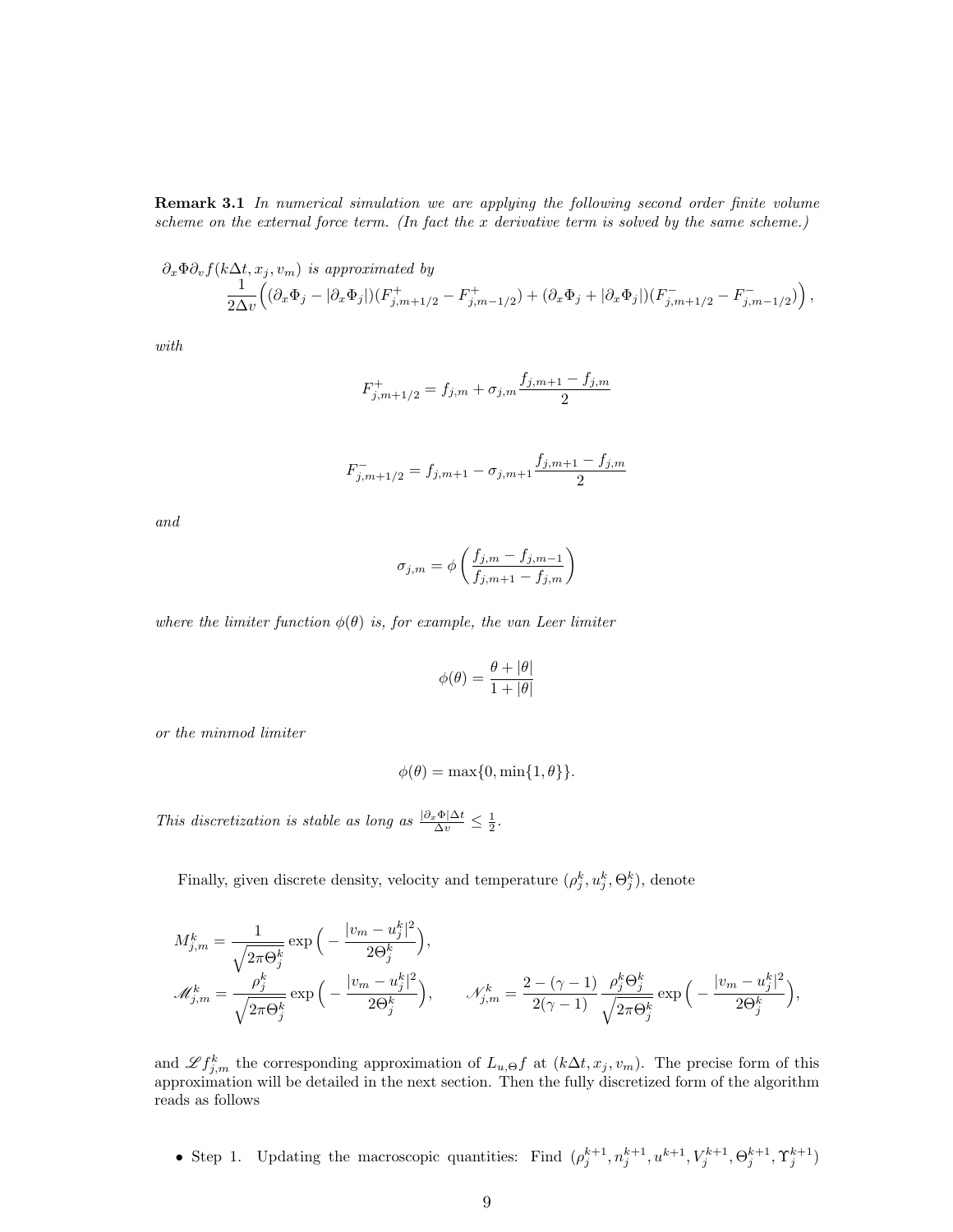which are solution of

$$
\frac{1}{\Delta t}(n_j^{k+1} - n_j^k) = -\langle vD_x[f] \rangle_j^k,\n\frac{1}{\Delta t}(\rho_j^{k+1} - \rho_j^k) = -\langle vD_x[\mathcal{M}] \rangle_j^k,\n\frac{1}{\Delta t}(n_j^{k+1}V_j^{k+1} - n_j^kV_j^k) = -\langle v vD_x[f] \rangle_j^k + \eta_P \langle vD_x[\Phi] D_v[f] \rangle_j^k + \frac{n_j^{k+1}}{\varepsilon} (V_j^{k+1} - u_j^{k+1}),\n\frac{1}{\Delta t}(\rho_j^{k+1}u_j^{k+1} - \rho_j^ku_j^k) = -\langle v vD_x[\mathcal{M}] \rangle_j^k + \eta_F \langle vD_x[\Phi] D_v[\mathcal{M}] \rangle_j^k - \frac{\rho_P}{\rho_F} \frac{n_j^{k+1}}{\varepsilon} (V_j^{k+1} - u_j^{k+1}),\n\frac{1}{\Delta t}(T_j^{k+1} - T_j^k) = -\langle \frac{v^2}{2} vD_x[f] \rangle_j^k + \eta_P \langle vD_x[\Phi] \frac{v}{2} D_v[f] \rangle_j^k\n- \frac{1}{2} (2T_j^{k+1} - n_j^{k+1}V_j^{k+1} \cdot u_j^{k+1} - n_j^{k+1} \Theta_j^{k+1}),\n\frac{1}{\Delta t} (\frac{\rho_j^{k+1}|u_j^{k+1}|^2 - \rho_j^k|u_j^k|^2}{2} + \frac{\rho_j^{k+1} \Theta_j^{k+1} - \rho_j^k \Theta_j^k}{\gamma - 1})\n= -\langle \frac{v^2}{2} vD_x[\mathcal{M}] \rangle_j^k - \langle vD_x[\mathcal{M}] \rangle_j^k + \eta_F \langle vD_x[\Phi] \frac{v}{2} D_v[\mathcal{M}] \rangle_j^k\n+ \frac{1}{\varepsilon} \frac{\rho_P}{\rho_F}(2T_j^{k+1} - n_j^{k+1}V_j^{k+1} \cdot u_j^{k+1} - n_j^{k+1} \Theta_j^{k+1}). \tag{11}
$$

• Step 2. Updating the particle distribution function. The first step allows to define  $M_{j,m}^{k+1}$ . Then, we define  $f_{j,m}^{n+1}$  as the solution of

$$
\frac{1}{\Delta t}(f_{j,m}^{k+1} - f_{j,m}^k) = -vD_x[f]_{j,m}^k + \eta_P vD_x[\Phi]_{j,m}^k \frac{1}{v}D_v[f]_{j,m}^k + \frac{1}{\varepsilon} \mathcal{L} f_{j,m}^{k+1}.
$$
 (12)

It requires the inversion of the operator  $(1 - \frac{\Delta t}{\varepsilon} \mathscr{L})$  that will be discussed in the next subsection. We finish the time step by setting

$$
n_j^{k+1}=\left\langle f\right\rangle_j^{k+1},\qquad n_j^{k+1}V_j^{k+1}=\left\langle vf\right\rangle_j^{k+1},\qquad \Upsilon_j^{k+1}=\frac{1}{2}\left\langle v^2f\right\rangle_j^{k+1}.
$$

**Remark 3.2** For the boundary condition, we apply the specular reflection law for the particles. For the discrete unknown, it casts as

$$
f_{0,2M+1-m}^k = f_{1,m}^k, \qquad f_{J+1,m}^k = f_{J,2M+1-m}^k.
$$

For the hydrodynamic unknowns, we use the so-called "wall boundary condition" which are imposed through ghost cells

$$
(\rho_0^k, u_0^k, \Theta_0^k) = (\rho_1^k, -u_1^k, \Theta_1^k), \quad (\rho_{J+1}^k, u_{J+1}^k, \Theta_{J+1}^k) = (\rho_J^k, -u_J^k, \Theta_J^k).
$$

We refer for instance to [1] for discussion of numerical boundary conditions for kinetic schemes.

**Remark 3.3** In many situation  $\partial_x \Phi = \Psi$  has a simple expression. For instance it is merely constant for gravity-driven flows. Then, the external force terms in (11) is replaced by  $\eta_{P} n_j^k \Psi_j$ ,  $\eta_P n_j^k V_j^k \Psi_j, \, \eta_F \rho_j^k \Psi_j, \, \eta_F \rho_j^k u_j^k \Psi_j.$ 

#### 3.3 Treatment of the Fokker-Planck operator

We follow the method introduced in [32]. Given u and  $\Theta$ , it is convenient to write

$$
L_{u,\Theta}f = \Theta \sqrt{M_{u,\Theta}} \tilde{L}_{u,\Theta}h
$$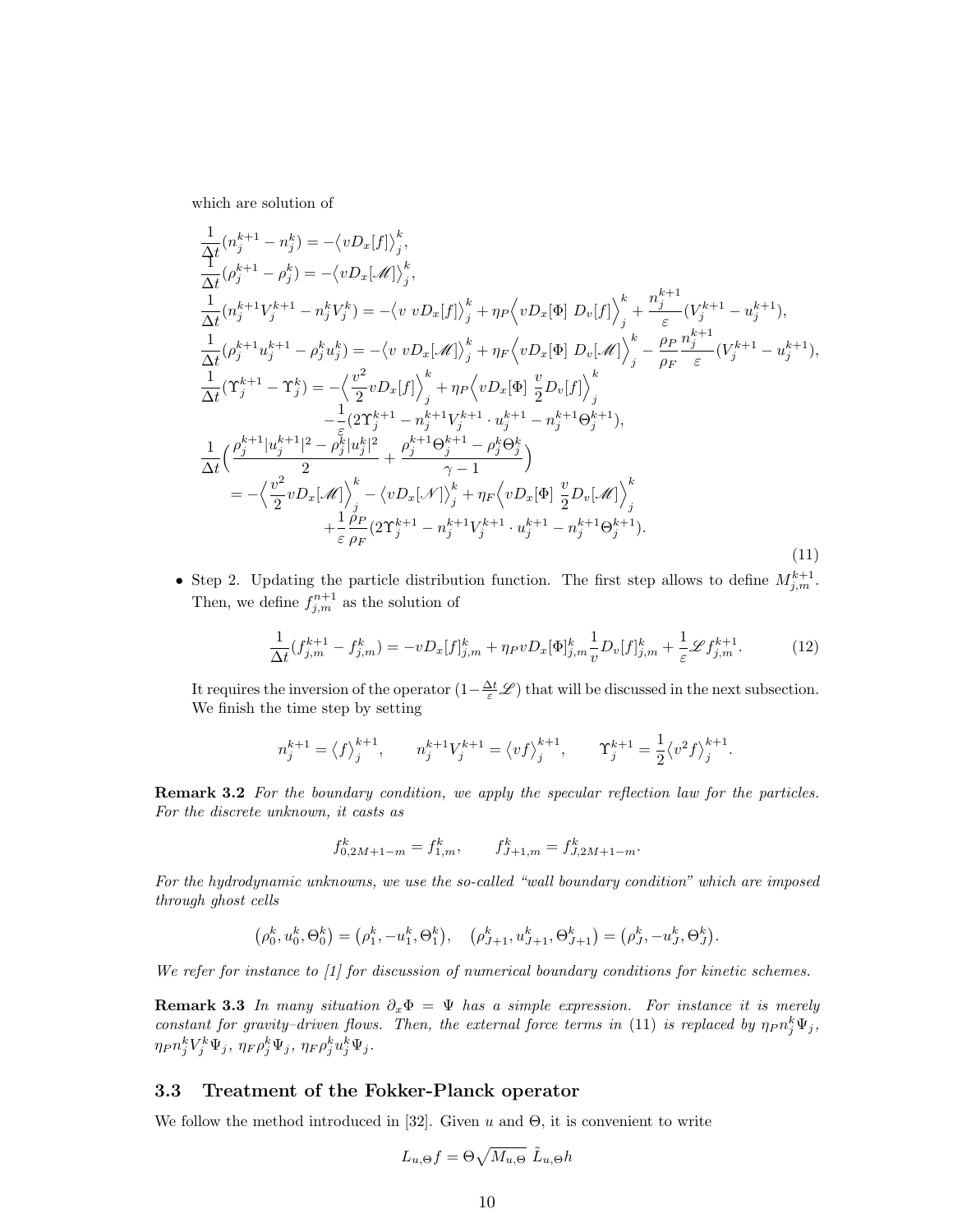with

$$
h = \frac{f}{\sqrt{M_{u,\Theta}}}, \qquad \tilde{L}_{u,\Theta}h = \frac{1}{\sqrt{M_{u,\Theta}}} \text{div}_v \Big(M_{u,\Theta} \nabla_v \Big(\frac{h}{\sqrt{M}_{u,\Theta}}\Big)\Big).
$$

The advantage of this change of unknown lies on the symmetry property

$$
\int_{\mathbb{R}^N} \tilde{L}_{u,\Theta} h g dv = \int_{\mathbb{R}^N} h \, \tilde{L}_{u,\Theta} g dv.
$$

Accordingly, we set

$$
h_{j,m} = \frac{f_{j,m}^{k+1}}{\sqrt{M_{j,m}^{k+1}}}, \qquad \mathscr{L} f_{j,m}^{k+1} = \Theta_j^{k+1} \sqrt{M_{j,m}^{k+1}} \tilde{\mathscr{L}} h_{j,m},
$$

where the discrete operator  $\tilde{\mathscr{L}}$  will be symmetric which allows the inversion of the implicit term by the effective the Conjugate Gradient algorithm. Therefore, Step 2 of the alorithm can be recast as follows:

• Solve the linear system

$$
(1 - \frac{\Delta t}{\varepsilon} \Theta_j^{k+1} \tilde{\mathscr{L}}) h_{j,m} = \frac{f_{j,m}^k}{\sqrt{M_{j,m}^{k+1}}} - \frac{\Delta t}{\sqrt{M_{j,m}^{k+1}}} \left( v D_x[f]_{j,m}^k - \eta_P v D_x[\Phi]_{j,m}^k \frac{1}{v} D_v[f]^k \right).
$$
  
• Set  $f_{j,m}^{k+1} = h_{j,m} \sqrt{M_{j,m}^{k+1}}$ .

In the one–dimension setting, the discrete operator  $\tilde{\mathscr{L}}$  is defined as follows, see [32]

$$
\tilde{\mathcal{L}}h_{j,m} = \frac{1}{\Delta v^2} \left( h_{j,m+1} - \frac{\sqrt{M_{j,m+1}^{k+1}} + \sqrt{M_{j,m-1}^{k+1}}}{\sqrt{M_{j,m}^{k+1}}} h_{j,m} + h_{j,m-1} \right)
$$
(13)

which indeed leads to a symmetric matrix. Observe that  $\tilde{\mathscr{L}}(\sqrt{M^{k+1}})_{j,m} = 0$ .

Lemma 3.4 Consider the discrete operator (13) with the Neumann-like conditions

$$
\sqrt{\frac{M_{j,1}}{M_{j,2M}}}(h_{j,0} - h_{j,2}) + h_{j,1}(\sqrt{M_{j,2}} - \sqrt{M_{j,0}}) = 0,\sqrt{\frac{M_{j,2M}}{M_{j,2M-1}} - h_{j,2M+1}} + h_{j,2M}(\sqrt{\frac{M_{j,2M+1}}{M_{j,2M-1}}}) = 0.
$$
\n(14)

Then, the operator is mass–conserving in the sense that

$$
\langle \sqrt{M}\tilde{\mathscr{L}}h \rangle = 0,
$$

and entropy–decaying in the sense that

$$
\langle \sqrt{M}\tilde{\mathscr{L}}h\ln(h/\sqrt{M})\rangle \leq 0.
$$

Remark 3.5 Note that the definition of the ghost points with respect to the velocity variable depends on the discrete integration rule: if the rectangle rule is used then one should replaces (14) by  $\frac{h_{j,0}}{\sqrt{M}}$  $\frac{u_{j,0}}{\overline{M_{j,0}}}=$  $\frac{h_{j,1}}{ }$  $\frac{h_{j,1}}{M_{j,1}}$  and  $\frac{h_{j,2M+1}}{\sqrt{M_{j,2M+1}}}$  $\frac{h_{j,2M+1}}{M_{j,2M+1}} = \frac{h_{j,2M}}{\sqrt{M_{j,2M}}}$  $\frac{M_{j,2M}}{M_{j,2M}}$ . The definition looks like an approximation of the Neumann-like boundary condition  $M\partial_v(\frac{h}{\sqrt{\Lambda}})$  $\frac{h}{\overline{M}}$ ) = 0 =  $M \partial_v (f/M)$ .

Proof. The key argument relies on the observation

$$
\sqrt{M_m} \left( h_{m+1} - \frac{\sqrt{M_{m+1}} + \sqrt{M_{m-1}}}{\sqrt{M_m}} h_m + h_{m-1} \right) = \sqrt{M_{m+1} M_m} \left( \frac{h_{m+1}}{\sqrt{M_{m+1}}} - \frac{h_m}{\sqrt{M_m}} \right) - \sqrt{M_m M_{m-1}} \left( \frac{h_m}{\sqrt{M_m}} - \frac{h_{m-1}}{\sqrt{M_{m-1}}} \right).
$$

It allows to conclude by summation by parts.  $\Box$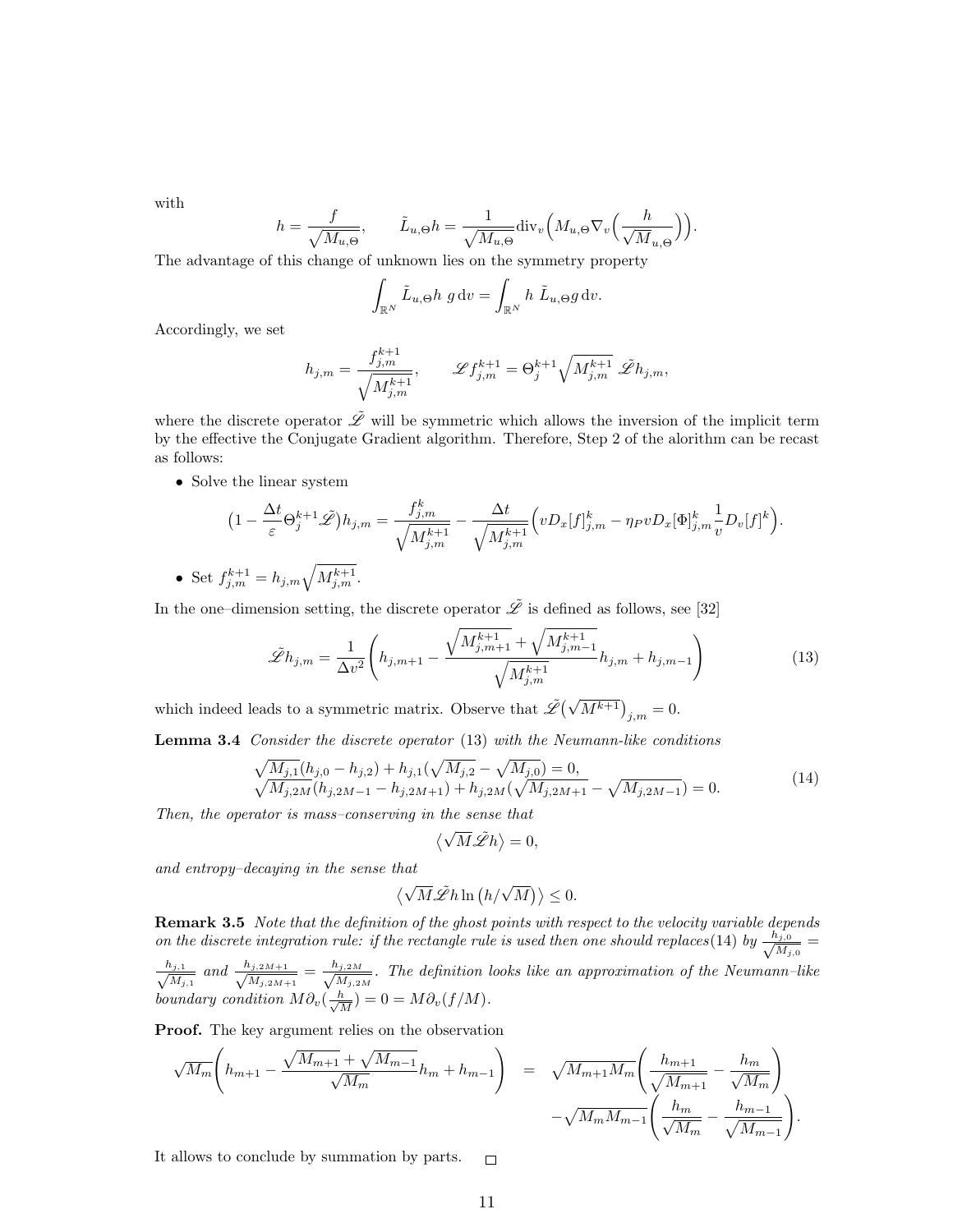#### 3.4 Properties of the scheme

### Asymptotic Preserving

We can study the limit of the scheme as  $\varepsilon$  goes to 0. First, Step 2 enforces  $f_{j,m}^{k+1}$  to coincide with the discrete Maxwellian  $n_j^{k+1} M_{j,m}^{k+1}$ . Then, adding the two momentum equations and the two energy equations and replacing  $f$  by the Maxwellian in  $(11)$ , we obtain

$$
\frac{1}{\Delta t} (n_j^{k+1} - n_j^k) = -\langle vD_x[nM] \rangle_j^k,\n\frac{1}{\Delta t} (\rho_j^{k+1} - \rho_j^k) = -\langle vD_x[\mathcal{M}] \rangle_j^k,\n\frac{1}{\Delta t} ((\rho_j^{k+1} + \frac{\rho_P}{\rho_F} n_j^{k+1}) u_j^{k+1} - (\rho_j^k + \frac{\rho_P}{\rho_F} n_j^k) u_j^k)\n= -\langle v \ vD_x[\mathcal{M} + \frac{\rho_P}{\rho_F} n M] \rangle_j^k + \eta_P \langle vD_x[\Phi] \frac{1}{v} D_v[(\eta_F \mathcal{M} + \eta_P \frac{\rho_P}{\rho_F} n M] \rangle_j^k\n\frac{1}{2\Delta t} ((\frac{(\rho_j^{k+1} + \frac{\rho_P}{\rho_F} n_j^{k+1}) |u_j^{k+1}|^2 - (\rho_j^k + \frac{\rho_P}{\rho_F} n_j^k) |u_j^{k}|^2}{2} + \frac{\rho_j^{k+1} \Theta_j^{k+1} - \rho_j^k \Theta_j^k}{\gamma - 1} + \frac{\rho_P}{\rho_F} \frac{n_j^{k+1} \Theta_j^{k+1} - n_j^k \Theta_j^k}{2})\n= -\langle \frac{v^2}{2} vD_x[(\mathcal{M} + \frac{\rho_P}{\rho_F} n M] \rangle_j^k + \langle vD_x[\mathcal{M}] \rangle_j^k + \langle vD_x[\Phi] \frac{v}{2} D_v[(\eta_F \mathcal{M} + \eta_F \frac{\rho_P}{\rho_F} n M] \rangle_j^k.
$$
\n(15)

This is exactly a kinetic scheme for the limit system (9). Note that this expression simplifies in the monoatomic case when we use the Maxwellian  $\rho_j^k M_{j,m}^k$  as distribution  $\mathscr{M}_{j,m}^k$ .

#### Well-Balance

It turns out that stationary solutions are defined by

$$
f_S(x, v) = Z_P \exp\left(-\frac{v^2}{2\Theta} - \frac{\eta_P \Phi(x)}{\Theta}\right),
$$
  
\n
$$
\rho_S(x) = Z_F \exp\left(-\frac{\eta_F \Phi(x)}{\Theta}\right), \qquad u(x) = 0, \qquad \Theta > 0 \text{ (constant)},
$$

with  $Z_F$  and  $Z_P$  normalizing constants. For instance one can set

$$
Z_P = \frac{M_P}{\rho_P (2\pi \Theta)^{N/2}} \Big( \int e^{-\eta_P \Phi(x)/\Theta} dx \Big)^{-1}, \qquad Z_F = \frac{M_F}{\rho_F} \Big( \int e^{-\eta_F \Phi(x)/\Theta} dx \Big)^{-1}
$$

where  $M_P$  and  $M_F$  correspond to the masses of the disperse and the dense phases respectively. The stationary solutions can be expected to be natural candidates for describing the large time behavior of the solutions, with the parameters  $M_F$ ,  $M_P$  and  $\Theta$  determined by the conservation relations

$$
M_P = \rho_P \int f(0, x, v) dv dx, \qquad M_F = \rho_F \int \rho(0, x) dx,
$$

together with

$$
\rho_P \int \left(\frac{v^2}{2} + \eta_P \Phi(x)\right) f_S(x, v) \, dv \, dx + \rho_F \int \left(\frac{\Theta}{\gamma - 1} + \eta_F \Phi(x)\right) \rho_S(x) \, dx = E_0
$$

where  $E_0$  stands for the total energy given by

$$
E_0 = \rho_P \int \left(\frac{v^2}{2} + \eta_P \Phi(x)\right) f(0, x, v) \, \mathrm{d} \, \mathrm{d}x + \rho_F \int \left(\frac{|u(0, x)|^2}{2} + \frac{\Theta(0, x)}{\gamma - 1} + \eta_F \Phi(x)\right) \rho(0, x) \, \mathrm{d}x.
$$

It can be recast as

$$
M_P(N\Theta + \mathscr{P}_P(\Theta)) + M_F\left(\frac{\Theta}{\gamma - 1} + \mathscr{P}_F(\Theta)\right) = E_0
$$
\n(16)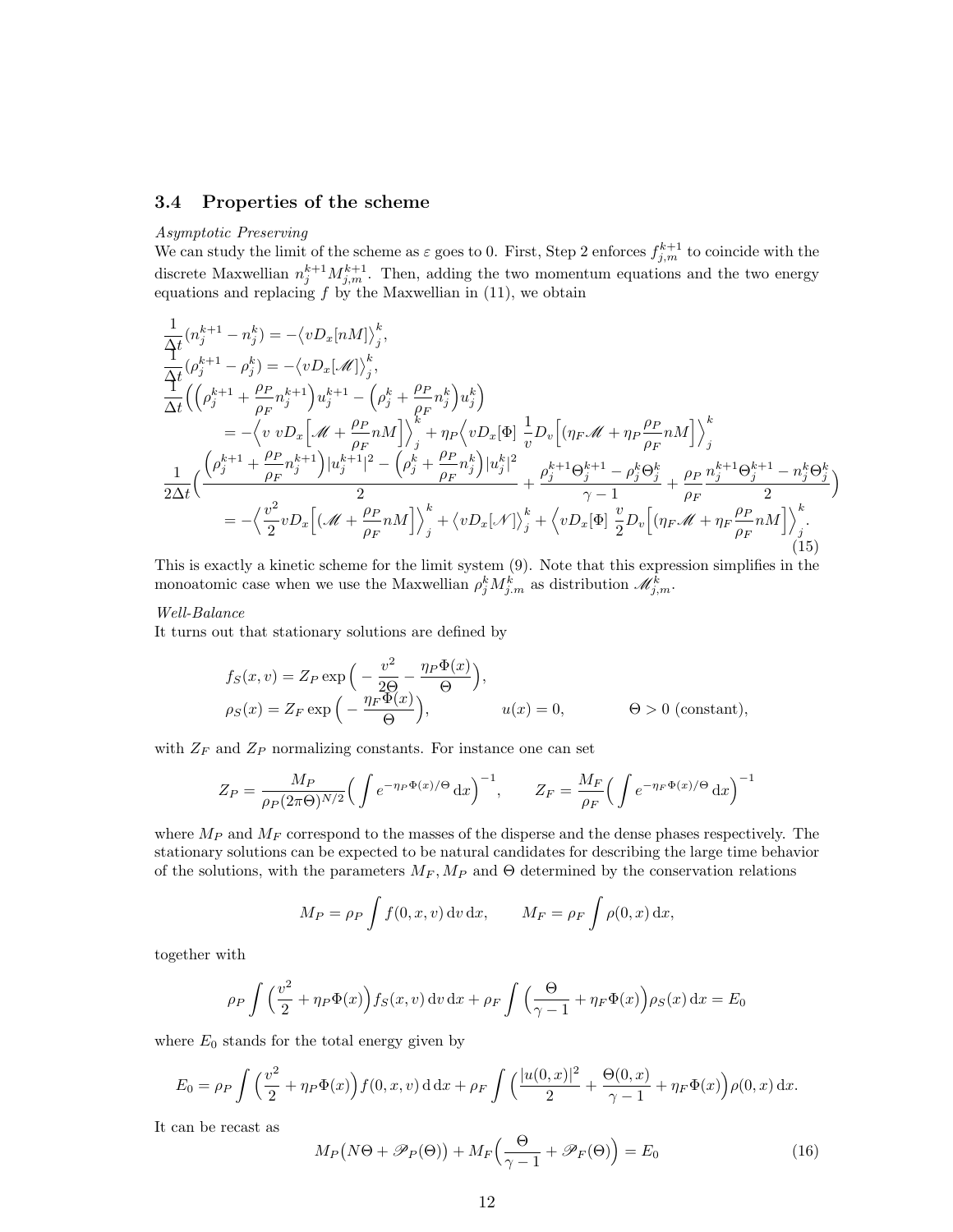where  $\mathscr{P}_P$  and  $\mathscr{P}_F$  depend on the potential  $\Phi$ :

$$
\mathscr{P}_P = \frac{\int \eta_P \Phi(x) e^{-\eta_P \Phi(x)/\Theta} dx}{\int e^{-\eta_P \Phi(x)/\Theta} dx}, \qquad \mathscr{P}_F = \frac{\int \eta_F \Phi(x) e^{-\eta_F \Phi(x)/\Theta} dx}{\int e^{-\eta_F \Phi(x)/\Theta} dx}.
$$

Observe that

$$
\frac{\mathrm{d}}{\mathrm{d}\Theta} \mathscr{P}(\Theta) = \frac{1}{\left(\Theta \int e^{-\eta_P \Phi(x)/\Theta} \mathrm{d}x\right)^2} \times \left(\int \left|\eta_P \Phi(x)\right|^2 e^{-\eta_P \Phi(x)/\Theta} \mathrm{d}x \int e^{-\eta_P \Phi(x)/\Theta} \mathrm{d}x - \left(\int \eta_P \Phi(x) e^{-\eta_P \Phi(x)/\Theta} \mathrm{d}x\right)^2\right)
$$

is non–negative as a consequence of the Cauchy-Schwarz inequality. Therefore (16) uniquely defines  $\Theta \geq 0$  for any  $E_0 \geq 0$ . Modulus  $\mathscr{O}(\Delta x)$  and  $\mathscr{O}(\Delta v)$  errors the stationary solutions are preserved by the scheme. If the center difference is used for the external force term, the velocity error becomes of order  $\mathcal{O}(\Delta v^2)$  and furthermore it only involves odd terms with respect to v, so that its velocity average vanishes [13].

## 4 Numerical simulations

We perform numerical simulation in the one dimension framework, bearing in mind the example of gravity driven flows. The spacial domain is the slab  $[0, 1]$ , where x is thought of as a "vertical" variable (with  $x = 0$  corresponding to the bottom and  $x = 1$  to the top). The velocity variable lies in the truncated domain  $v \in [-V_{\text{Max}}, V_{\text{Max}}]$ , and for the simulation we set  $V_{\text{Max}} = 6$ . In our numerical experiments, the units are chosen such that the gravity constant is  $g = 1$  for the sake of simplicity. The initial particle distribution function has the form

$$
f(0, x, v) = \frac{n(0, x)}{\sqrt{2\pi\Theta_P(0, x)}} \exp\left(-\frac{|v - V(0, x)|^2}{2\Theta_P(0, x)}\right).
$$
 (17)

Notice that this distribution is not at equilibrium as far as  $V(0, x) \neq u(0, x)$ , or  $\Theta_P(0, x) \neq \Theta(0, x)$ with  $u(0, x)$  and  $\Theta(0, x)$  the initial velocity and temperature fields of the fluid, respectively. Finally, the numerical parameters are  $\Delta t = 0.4 \frac{\Delta x}{V_{\text{Max}}}$ . This choice guarantees the stability of the simulation.

### 4.1 Energy conservation and entropy dissipation

To start with, we check the ability of the scheme in preserving mass, energy and in dissipating entropy, according to (6) and (7). For the simulation we present, we consider initially an homogeneous fluid at rest:

$$
\rho(0, x) = 1, \qquad u(0, x) = 0, \qquad \Theta(0, x) = 1. \tag{18}
$$

The distribution of particles is given by (17) with

$$
n(0, x) = 0.5 + \exp(-160(x - 0.5)^{2}), \qquad V(0, x) = 0, \qquad \Theta_{P}(0, x) = 1.
$$
 (19)

We set  $\varepsilon = 0.1$ , and  $\rho_P / \rho_F = 5$  while the adiabatic constant is  $\gamma = 1.4$ . The results to be discussed do not significantly change when these parameters vary. Although will not be shown by a figure here, owing to the treatment of the boundary condition, the total mass of both phases is exactly conserved numerically. Figure 1(a) shows the time evolution up to the final time  $T = 20$  of the total energy, which is a discrete version of (6). The discrete energy is not exactly conserved, but by varying the mesh size one can observe that the error remains of order  $\mathcal{O}(\Delta x)$ . This discrepancy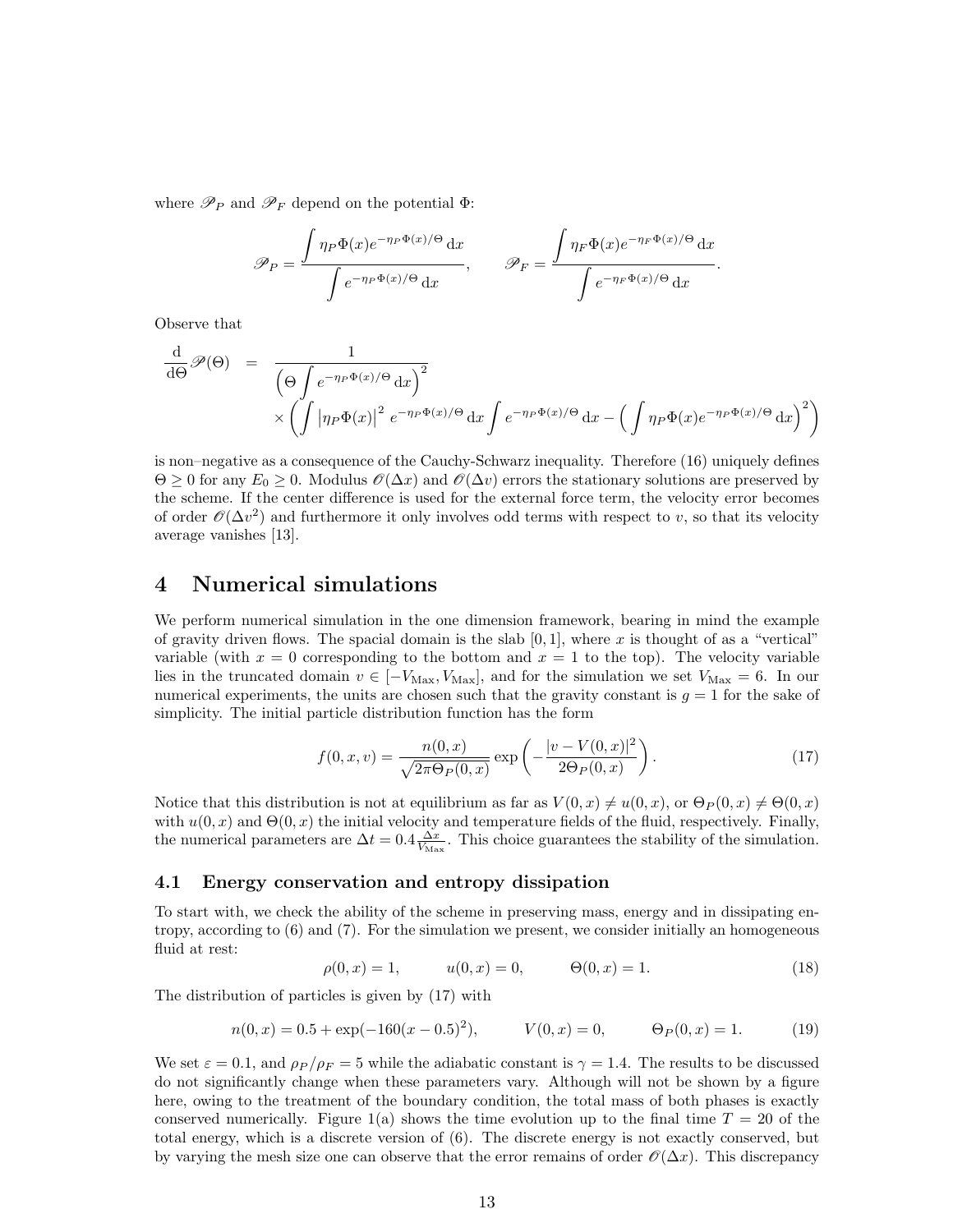can be explained by the influence of the boundary terms that remain when performing the discrete integration by parts in the energy balance.

Next we study the evolution of the entropy. The discretized entropy at time  $t^n$  is defined by

$$
H^{n} = \rho_{F} \int_{\mathbb{R}} \rho^{n} S^{n} dx + \rho_{P} \int_{\mathbb{R}} \int_{\mathbb{R}} f^{n} \ln(f^{n}) dv dx
$$

where the numerical integration is done by the trapezoidal rule for  $v$  and the rectangle rule for  $x$ . In Figure 1(b) we compare the discrete time derivative  $\frac{H^{n+1}-H^n}{\Delta t}$  (blue line) and the dissipation term which is a discrete analog of the right hand side of  $(7)$  (dotted red line). More exactly, the discretized dissipation term is computed based on the equivalent form

$$
\frac{\mathrm{d}}{\mathrm{d}t}H = -\frac{\rho_P}{\varepsilon} \left( \int_{\mathbb{R}^N} \int_{\mathbb{R}^N} \frac{\Theta}{f} \left| M_{V,\Theta} \nabla_v \frac{f}{M_{V,\Theta}} \right|^2 \mathrm{d}v \, \mathrm{d}x + \int_{\mathbb{R}^N} \int_{\mathbb{R}^N} f \frac{|V - u|^2}{\Theta} \mathrm{d}v \, \mathrm{d}x \right). \tag{20}
$$

They are not identical but their evolutions have the same qualitative features. In particular it is remarkable that  $\frac{H^{n+1}-H^n}{\Delta t}$  remains negative, establishing a numerical evidence of the decay of entropy.

Finally we consider the evolution of the (macroscopic) kinetic energy of the two phases

$$
K_f = \rho_F \int_{\mathbb{R}} \rho u^2 \, \mathrm{d}x, \qquad K_p = \rho_P \int_{\mathbb{R}} nV^2 \, \mathrm{d}x.
$$

The numerical simulation shows that both quantities are decaying, with oscillations presenting a very similar shape, which suggests that the solutions are approaching some stationary state. This is confirmed by Figure 2 where we compare the solution at time  $T = 20$  with the stationary solution having the same mass and energy. We take  $\rho_P / \rho_F = 5$  and  $\rho_P / \rho_F = 0.5$ , which give different monotonicities in the density profile of particles in stationary solution. The agreement is quite good, with discrepancies that can be explained either by a final time not large enough or by the defect in the energy conservation.

## 4.2 Effects of the density ratio  $\rho_P / \rho_F$

Now we study the influence of the external force. We remind that for the case of gravity–driven flows, we have  $\eta_F = 1$  and  $\eta_P = 1 - \rho_F/\rho_P$ . Therefore the sign of  $\eta_P$  determines whether the movement of particles is gravity dominated (corresponding to the "+" sign), or buoyancy dominated (corresponding to the "−" sign).

At first, we investigate the standard model where  $\rho_P$  and  $\rho_F$  are constants, corresponding to the mass density of the particles and a typical mass density of the fluid, respectively. We vary the ratio  $\rho_P/\rho_F$ . The simulation is performed with the uniform initial data (18) for the fluid, while the particles are initially at rest, concentrated at the center of the domain

$$
n(0, x) = \mathbf{1}_{[0.3, 0.7]}(x), \qquad V(0, x) = 0, \qquad \Theta_P(0, x) = 1.
$$

The numerical profiles of the hydrodynamic unknowns at final time  $T = 0.4$  are shown in Figure 3, with different values of  $\rho_P / \rho_F$ . We take  $\varepsilon = 1, \gamma = 1.4$ , on the grid  $N_x = 50, N_v = 32$ .

Since the fluid is only subject to gravity, the fluid always moves downwards and its density near the bottom  $(x = 0)$  is always higher. By contrast, the particle's repartition depends on the relative value of  $\rho_P / \rho_F$  compared to 1. The movement of particles is dominated by buoyancy when  $\rho_P / \rho_F < 1$ : Figure 3(a) shows that particles concentrate near the top. When  $\rho_P / \rho_F$  tends to 1, the gravity balances the buoyancy and the particles moves freely. But due to the interaction with the fluid, the downward direction is more favored in the movement of particles, as shown in Figure 3(b).

When we consider heavy particles, i.e.  $\rho_P / \rho_F > 1$ , both phases are dominated by gravity, as in Figure  $3(c)(d)$  and the two densities are higher at the bottom as time becomes large. It is also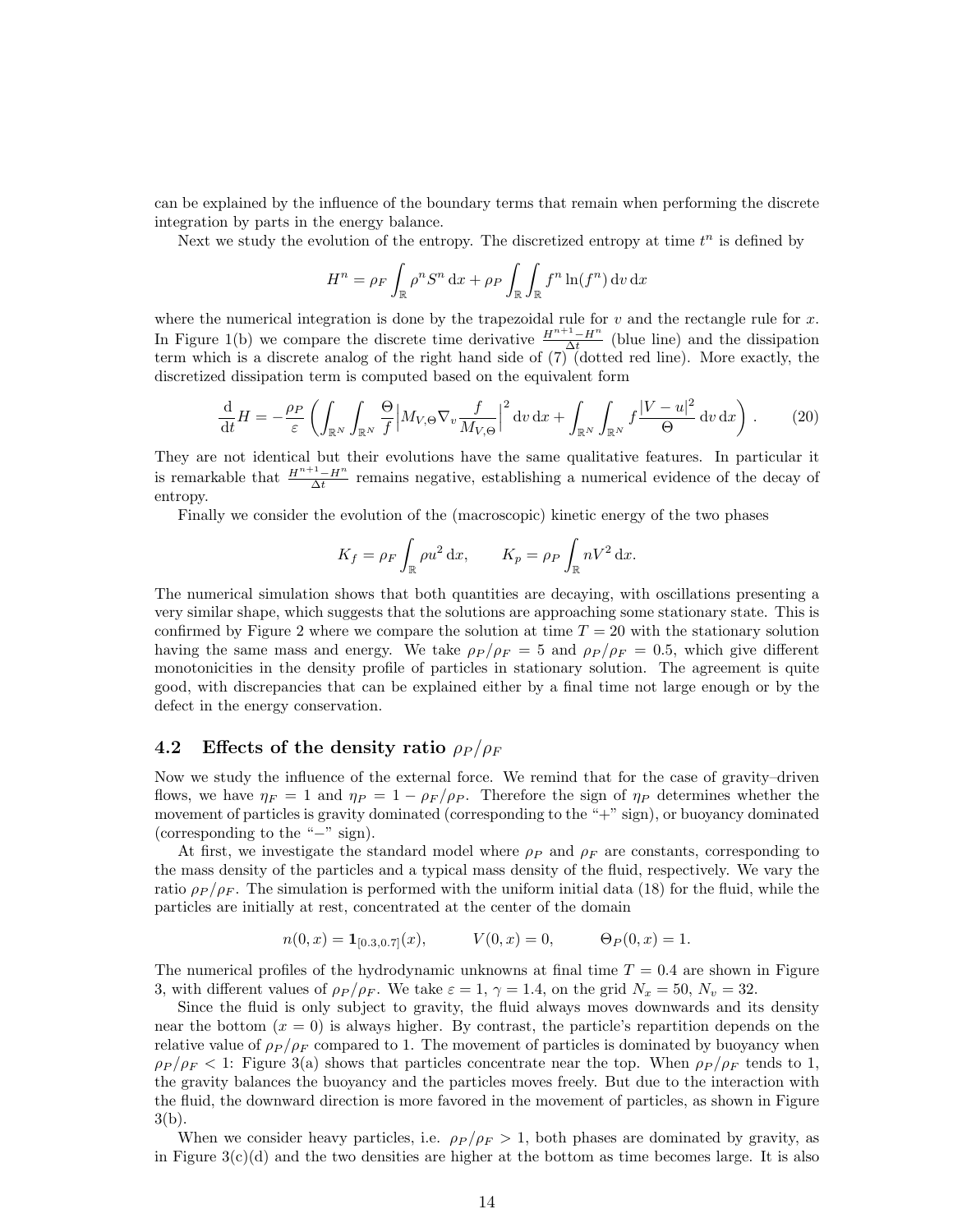

Figure 1: Time evolution of the total energy, total entropy and the kinetic energy of the two phases. Here  $\gamma = 1.4$ ,  $\varepsilon = 0.1$ ,  $\rho_P / \rho_F = 5$ ,  $N_x = 1000$ ,  $N_v = 32$ .

worth remarking that particles act like a wall for the fluid, resulting in a clear separation of the domain; this is particularly sensible at the beginning of the simulation when a large amount of particles is located at the center of the domain. We also point out that the scheme is able to handle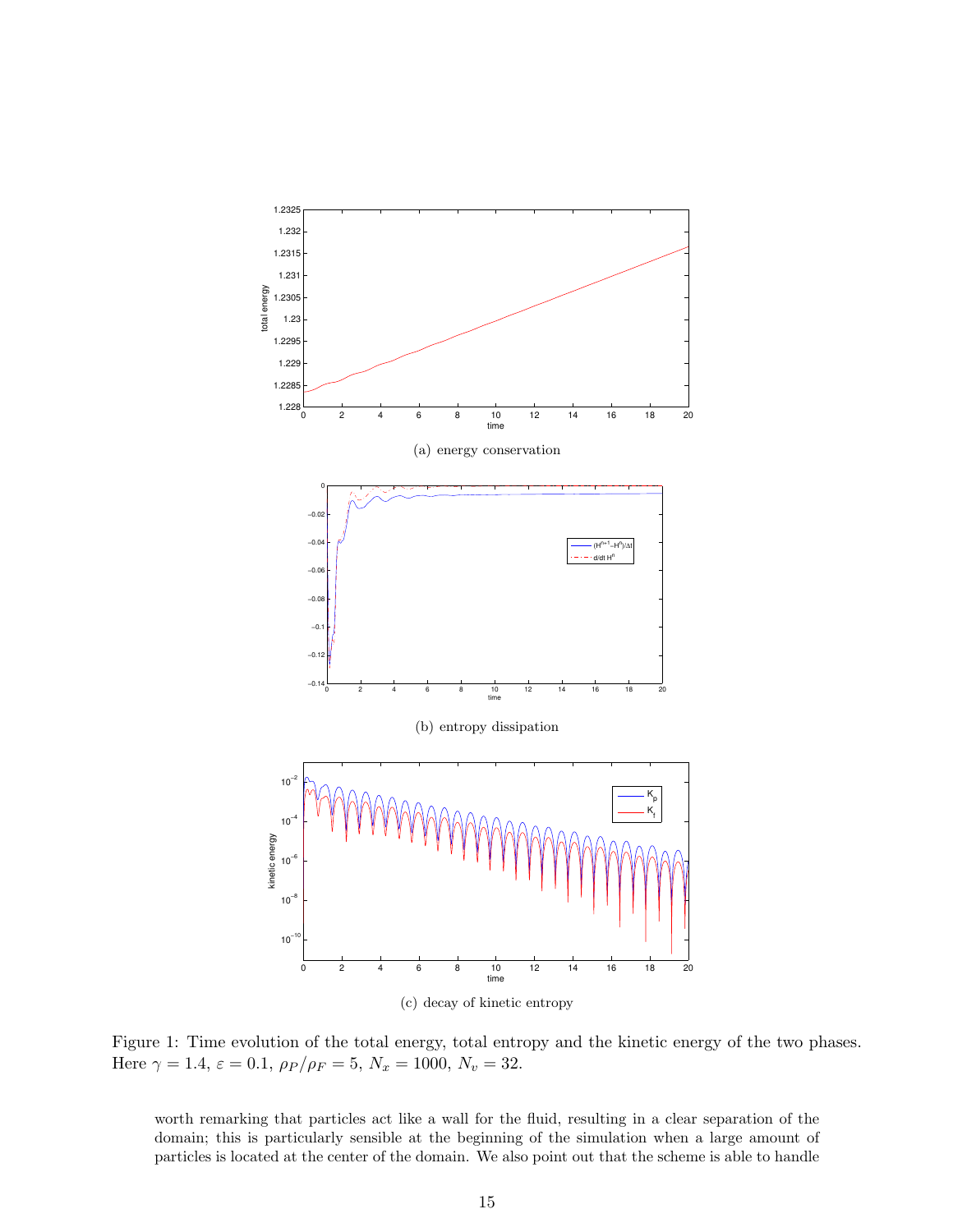

Figure 2: Comparison of the solution (blue dashed lines) at final time  $T = 20$  to the stationary solution (red solid lines) having the same mass and energy, with different  $\rho_P / \rho_F$ . Here  $\gamma = 1.4$ ,  $\varepsilon=0.1,\,N_x=1000,\,N_v=32.$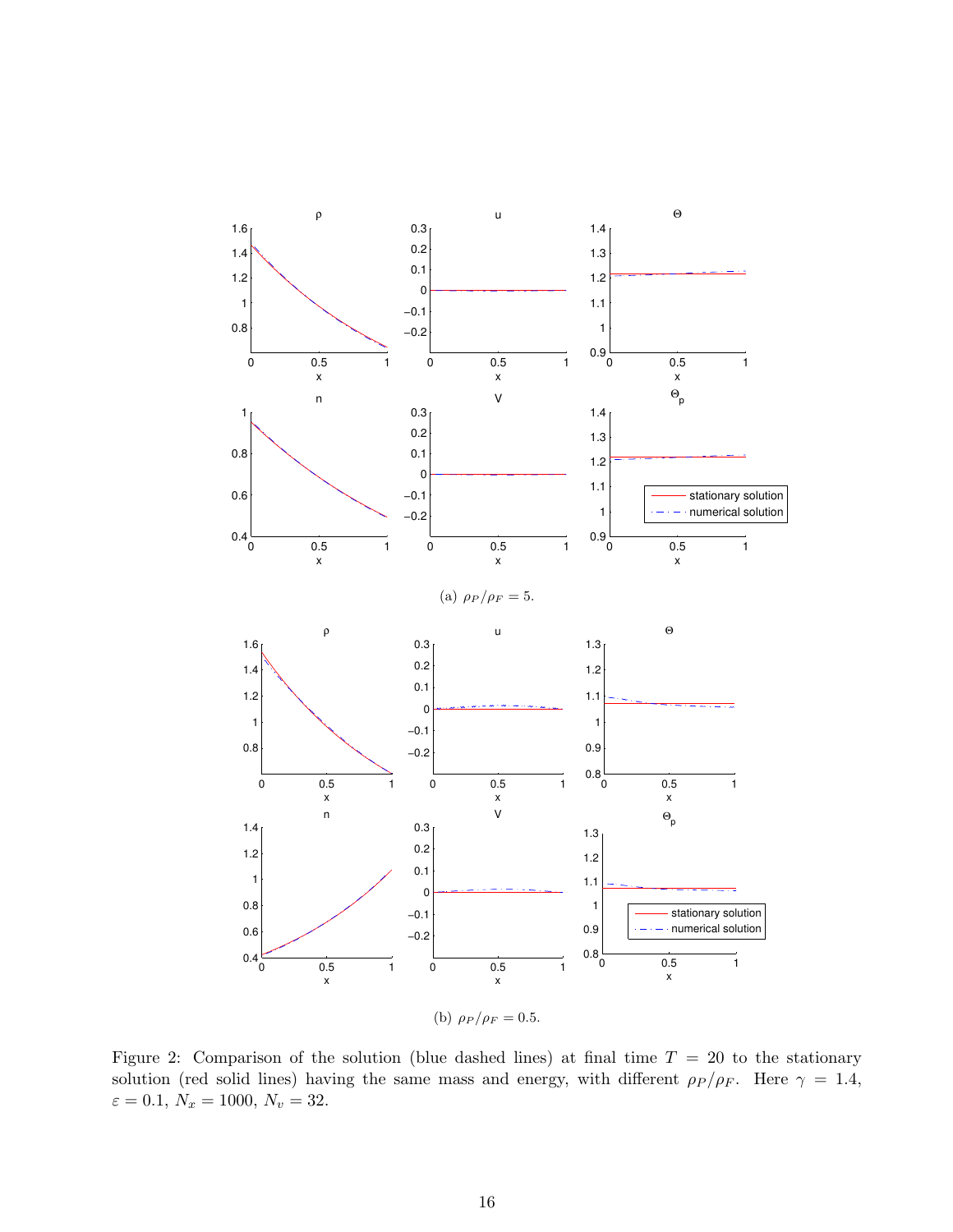

Figure 3: Macroscopic profiles for the fluid (up) and the particles (down) at  $T = 0.4$ , with different  $\rho_P/\rho_F$ . Here  $\gamma = 1.4, \varepsilon = 1.$ 

cases with high density ratio, with particles much heavier than the fluid.

It might be questionable to consider a constant reference fluid density in the expression of the buoyancy force because the model makes the fluid density vary and might create zones of low (resp. high.) density. Therefore we perform a couple of simulations by changing  $\rho_F$  to  $\rho_F \times \rho(t, x)$  in the definition of the buoyancy force. Note however that such a model induces severe technical issues; in particular in this case the force acting on the particles cannot be derived from a potential and the energy balance becomes unclear. Nevertheless the simulation brings out some interesting phenomena. We set the initial density of the fluid to be a piecewise constant, so that the motion of particles are gravity driven in some domains and buoyancy driven in the others:

$$
\rho(0, x) = \frac{1}{4} + \frac{3}{2} \mathbf{1}_{x < 1/2}, \qquad u(0, x) = 0, \qquad \Theta(0, x) = 1, \nn(0, x) = 1, \qquad V(0, x) = 0, \qquad \Theta_P(0, x) = 1.
$$

We take  $\varepsilon = 1, \gamma = 1.4$  on the grid  $N_x = 50, N_v = 32$ . The profiles of the macroscopic quantities at  $T = 0.2$  are shown in Figure 4, which compares the standard model with a constant reference fluid density (see Figure  $4(a)$ ) and the case that takes density variation into account (see Figure 4(b)). The motion of the fluid does not change too much, but the particles move differently, with a clear tendency towards the interface  $x = \frac{1}{2}$ .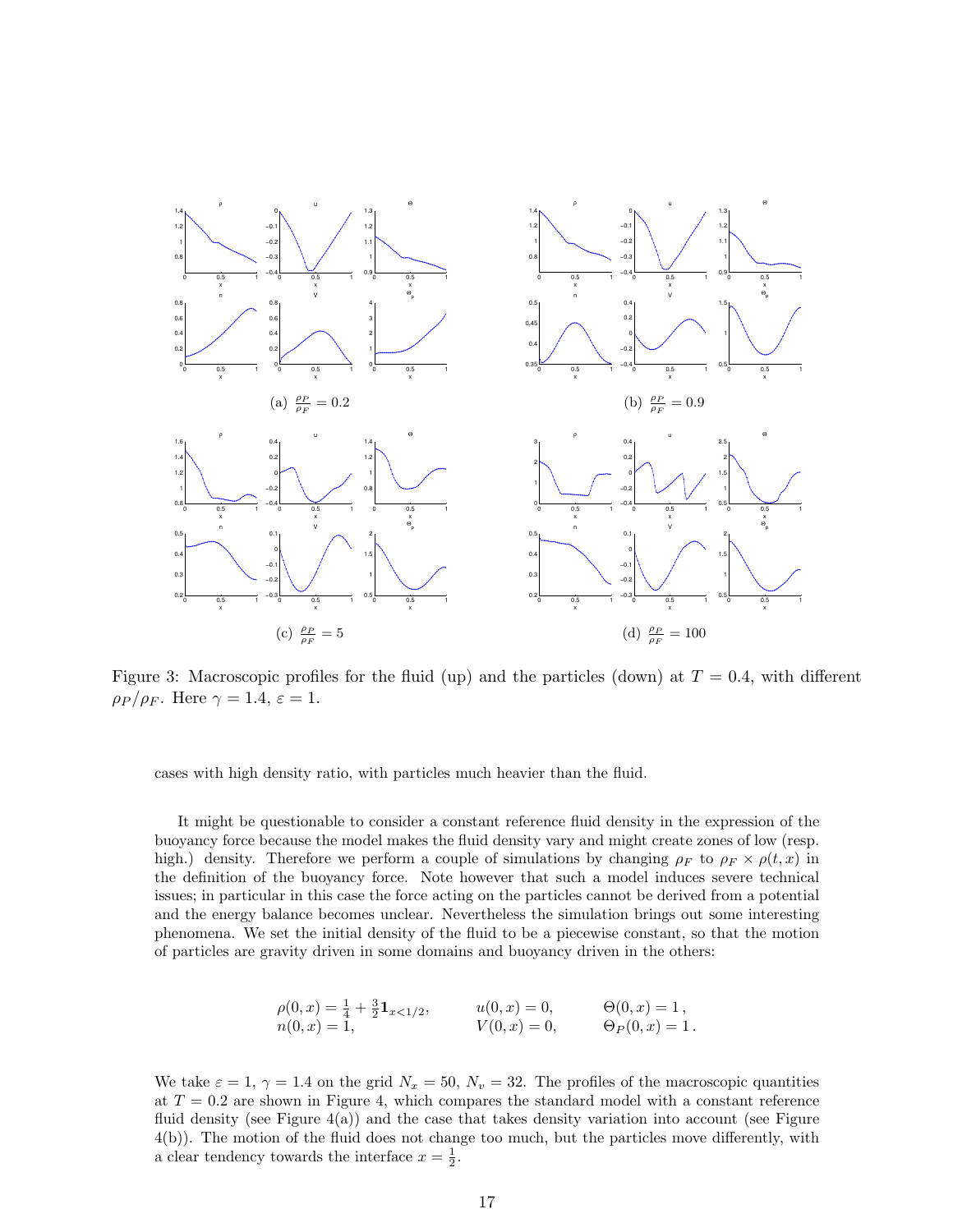

(b) x-dependent  $\rho_F$ , given by the density of fluid

Figure 4: Macroscopic profiles for the fluid (up) and the particles (down) at  $T = 0.2$ : comparison of the model with constant and variable coefficients in the buoyancy force. Here  $\gamma = 1.4$ ,  $\varepsilon = 1$ .

## 4.3 Asymptotic Preserving properties: vanishing Stokes number

In this section we investigate the behavior of the numerical solution as the parameter  $\varepsilon$  goes to 0. We take  $\gamma = 1.4$ ,  $\frac{\rho_P}{\rho_F} = 2$ . The initial data is defined as in (18) and (17) with

$$
n(0, x) = 0.5 + \exp(-160(x - 0.5)^{2}), \qquad V(\mathbf{0}x) = \exp(-160(x - 0.5)^{2}), \qquad \Theta_{P}(0, x) = 1.
$$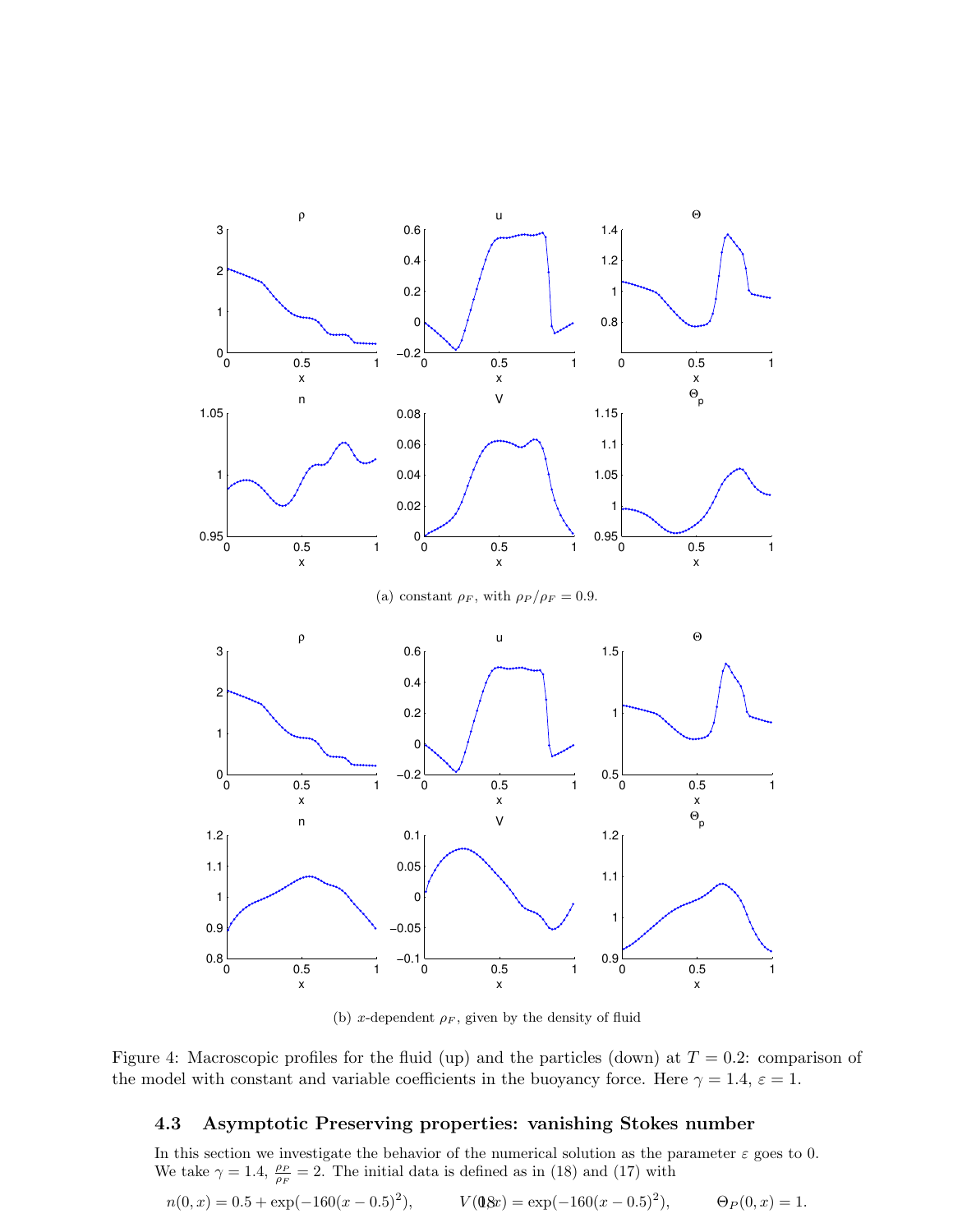We perform simulations with different Stokes number  $\varepsilon$ , on the same grid  $N_x = 50$ ,  $N_v = 32$ . The results at  $T = 0.3$  are displayed in Figure 5. As  $\varepsilon$  gets smaller, the effects of friction between the two different phases become more and more prominent. The buoyancy effect is dominated by the friction in the case  $\varepsilon = 10^{-4}$ . We observe the (fast) equilibration of the velocities  $u = V$ , and temperatures  $\Theta = \Theta_P$ , as expected from the entropy dissipation and the formal derivation. In order to evaluate in a quantitative way this effect, we introduce the  $\ell^1$  distance between the particle distribution f and the equilibrium  $nM_{u,\Theta}$ ,

$$
dist(t) = ||f(t, x, v) - nM_{u, \Theta}(t, x, v)||_1.
$$
\n(21)

The time evolution of dist(t) for different values of  $\varepsilon$  is shown in Figure 6. As  $\varepsilon \to 0$ , it shows a numerical evidence that  $f^k - n^k M_{u^k, \Theta^k} = \mathcal{O}(\varepsilon)$ , for  $k \ge 1$ , which confirms the relaxation effects we conjectured on the formal grounds and the AP ability of the scheme. In particular, the scheme does not encounter stability difficulties for small  $\varepsilon$ 's; it still works perfectly under stability conditions determined only by the convection terms.

### 4.4 Temperature dependent viscosity

It makes sense to consider the case where the viscosity  $\mu$  depends on the temperature of the flows. In particular, Sutherland [47] proposed the following formula

$$
\mu = \mu_0 \left(\frac{\Theta}{\Theta_0}\right)^{3/2} \frac{\Theta_0 + S}{\Theta + S}
$$

where  $\mu_0$  is a reference viscosity,  $\Theta_0$  is a reference temperature, and S is an effective temperature, called the Sutherland constant, which is characteristic of the considered fluid. Accordingly, the Fokker–Planck term  $\frac{1}{\varepsilon}L_{u,\Theta}f$  is replaced by  $\frac{\mu(\Theta)}{\varepsilon}L_{u,\Theta}f$ . For the sake of simplicity we take  $\mu_0=1$ ,  $T_0 = 1$ , and  $S = 0.5$ . If the stiff term is treated fully implicitly, one is led to a nonlinear system involving  $\mu(\Theta^{n+1})$  for determining the hydrodynamic quantities in the first step of the algorithm. A Newton's algorithm is needed, which can impact the performances of the code. We avoid this difficulty by using a semi-implicit formulae where the viscosity is set to  $\mu(\Theta^n)$  instead.

We work with the following initial data

$$
\rho(0, x) = 1,
$$
  $u(0, x) = 0,$   $\Theta(0, x) = 0.2 + 91_{[0.5, 0.6]},$   
\n $n(0, x) = 1,$   $V(0, x) = 0,$   $\Theta_P(0, x) = 1,$ 

with  $\varepsilon = 1$ ,  $\gamma = 1.4$ ,  $\rho_P / \rho_F = 5$ , on the grid  $N_x = 50$ ,  $N_v = 32$ . Figure 7 shows the profiles of the macroscopic variables at time  $T = 0.2$ . The red dots show the results derived by using the Sutherland viscosity, while the blue lines correspond to the constant viscosity case. The effect of this modification is sensible on the evolution of the temperatures: it seems that the energy exchange is stronger with Sutherland's viscosity. The particles get more energy from the fluid.

## 4.5 Effects of the state law and different kinetic approximations

We finally check the ability of the scheme in dealing with general  $\gamma$ −state laws. As detailed above it modifies the expression of the numerical fluxes for hydrodynamics, as defined by the kinetic scheme. We take  $\rho_P/\rho_F = 5$ ,  $\varepsilon = 0.1$ . The initial data are taken as in (18) and (19). The results at  $t = 20$  are shown in Figure 8. The qualitative behavior of the solutions is not significantly changed. Note in particular we do not observe the variety of shapes for large time asymptotics as it occurs in the isentropic case, see [12, 13]: all solutions seem to have the same stationary solution as asymptotic profile. On the same token, we mention that the choice of the equilibrium to be used in the definition of the kinetic scheme does not influence the simulation, at least in the situations we have tried.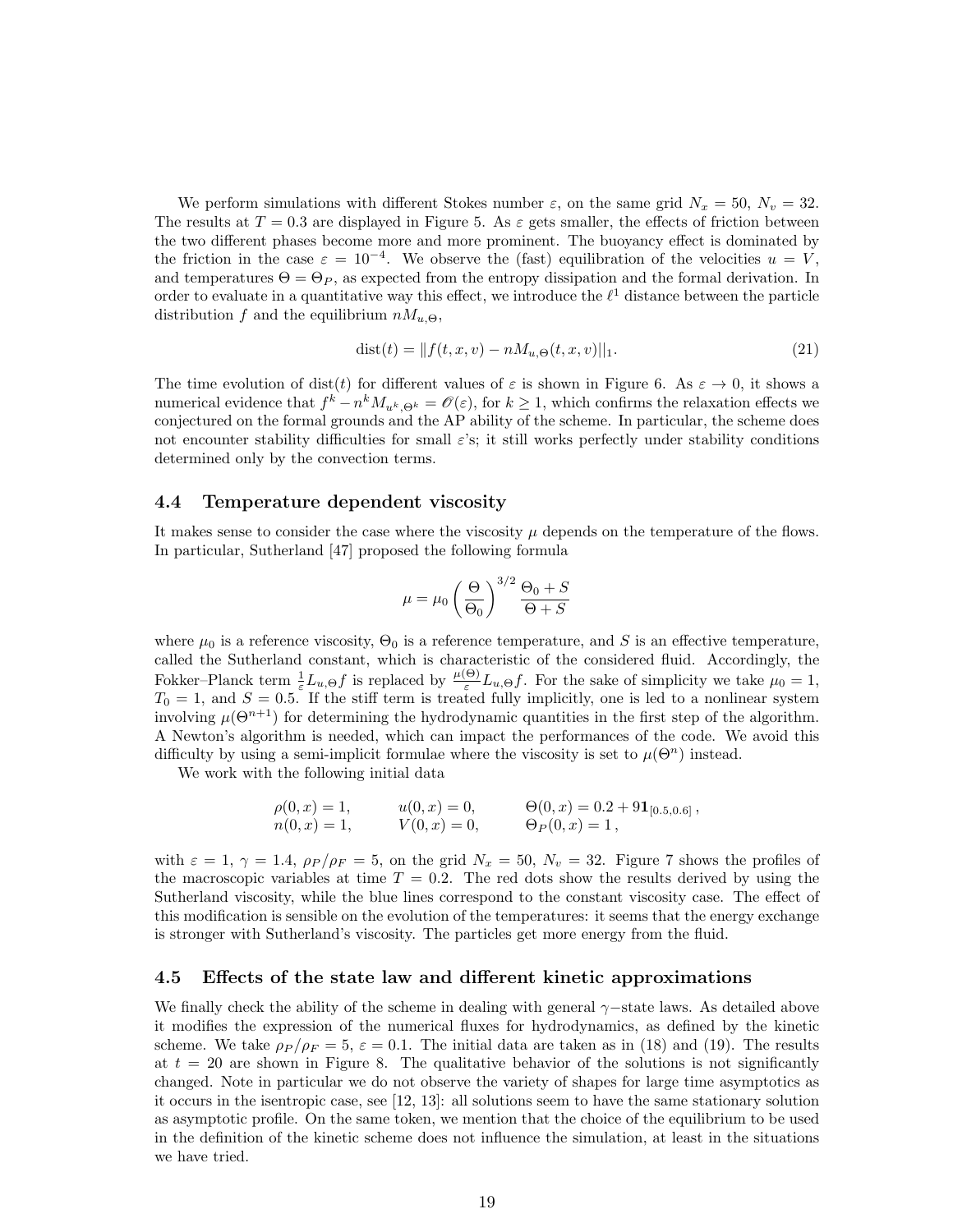

Figure 5: Macroscopic profiles for the fluid (up) and the particles (down) at  $T = 0.3$ , with different  $\varepsilon$ . Here  $\gamma = 1.4$ ,  $\frac{\rho_P}{\rho_F} = 2$ .

# Conclusion

We have introduced a new numerical scheme for simulating a system coupling the Vlasov–Fokker– Planck equation to the Euler system through drag force, momentum and energy exchanges. In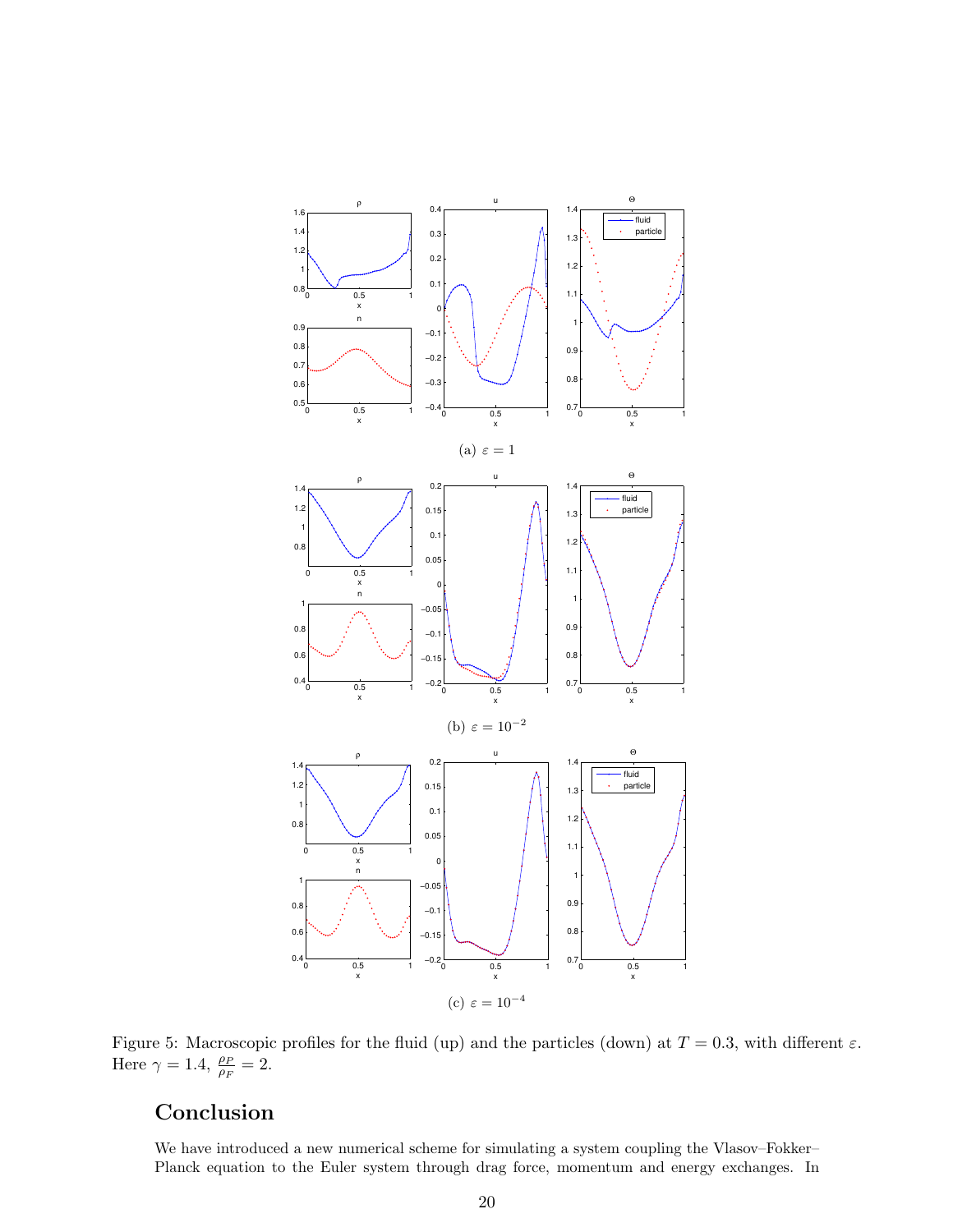

Figure 6: The  $L^1$  distance between  $f(t, x, v)$  and the equilibrium  $n(t, x)M_{u(t, x), \Theta(t, x)}(v)$ , with different  $\varepsilon$ . Here  $\gamma = 1.4$ ,  $\frac{\rho_P}{\rho_F} = 2$ ,  $N_x = 50$ ,  $N_v = 32$ .



Figure 7: Macroscopic profiles for the fluid (up) and the particles (down) at  $T = 0.2$ , with constant viscosity (blue lines) and Sutherland's viscosity (red dots). Here  $\gamma = 1.4$ ,  $\varepsilon = 1$ ,  $\rho_P / \rho_F = 5$ .

particular the scheme is Asymptotic Preserving in the regime of small Stokes numbers which drives the system towards a set of purely hydrodynamic equations. The method is based on the implicit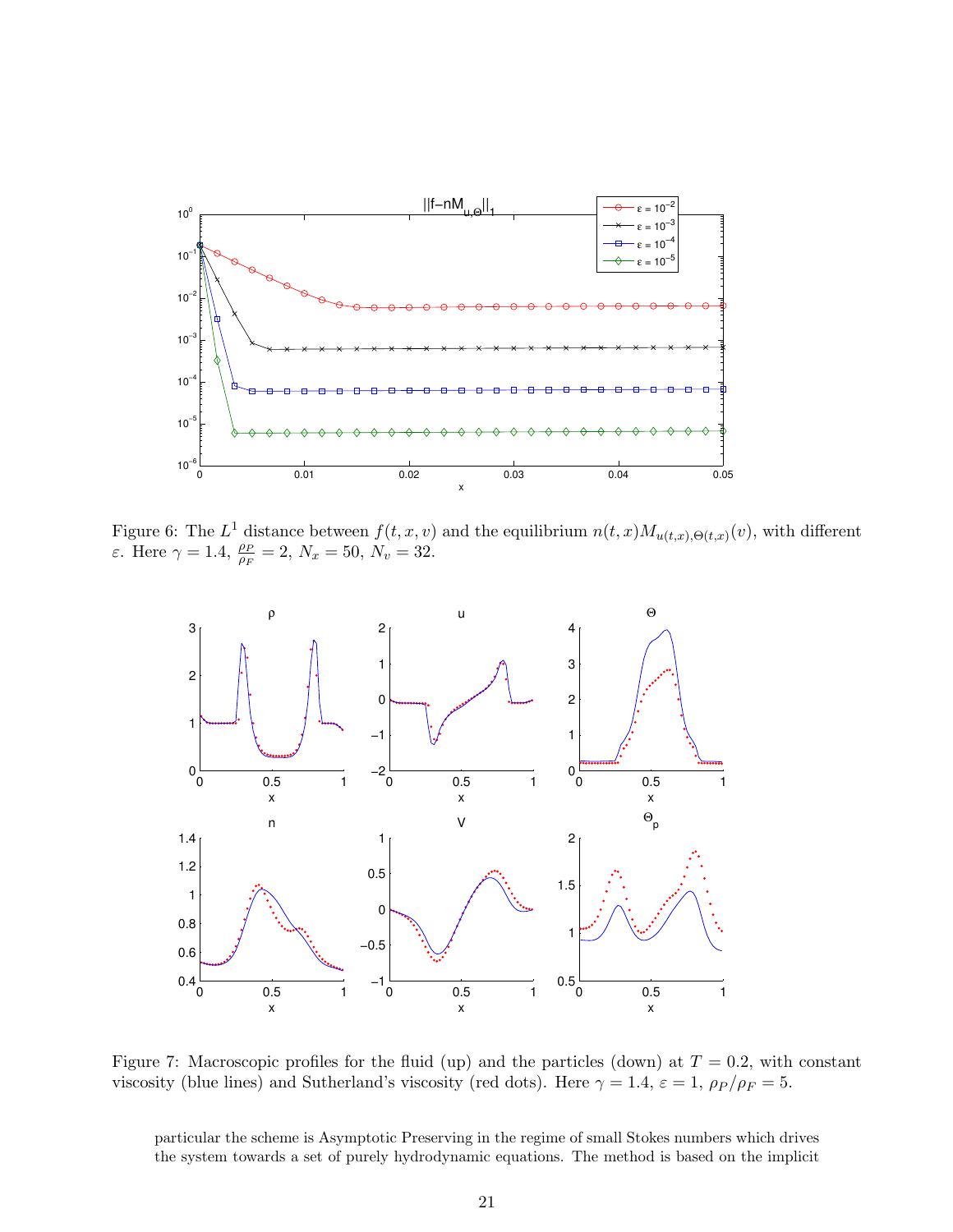

Figure 8: Macroscopic profiles for the fluid (up) and the particles (down) at  $T = 20$ , with different  $\gamma$ . Here  $\varepsilon = 0.1$ ,  $\frac{\rho_P}{\rho_F} = 5$ ,  $N_x = 1000$ ,  $N_v = 32$ .

treatment of the potentially stiff terms and relies on the possibility of updating the macroscopic unknowns by solving simple linear systems. The use of a kinetic scheme for solving the hydrodynamic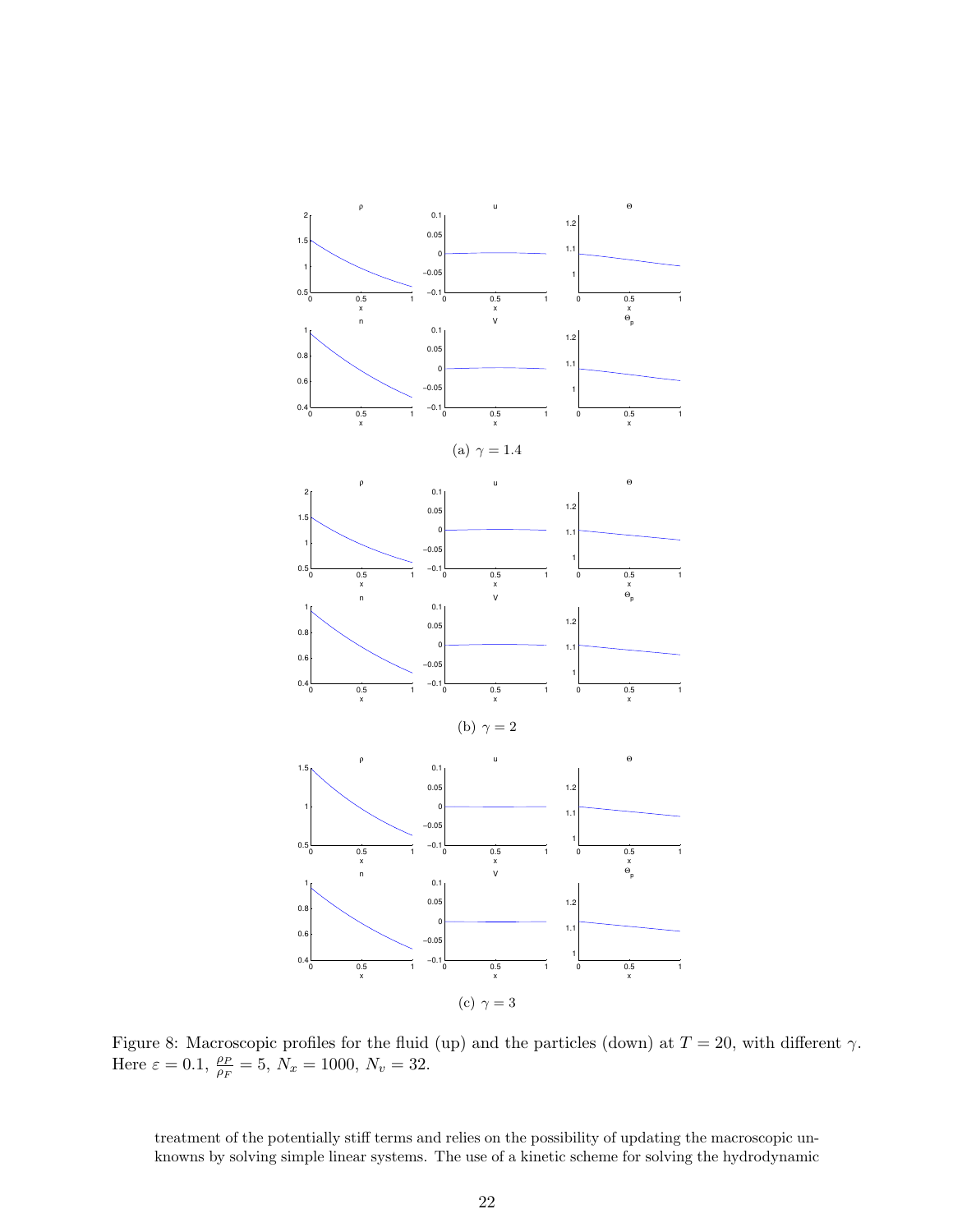equations turns out to be very appropriate because the scheme for the complete problem becomes naturally an extended kinetic scheme for the limit system as the scaling parameter becomes small. Based on numerical evidence, the scheme also exhibits mass conservation, entropy dissipation, and up to mesh dependent error terms, energy conservation and well-balanced property. Furthermore the scheme can easily incorporate relevant generalizations of the basic model like considering general state law, or temperature–dependent viscosities.

## Acknowledgements

This work started with a visit of Thierry Goudon at the Math. Department of UW-Madison. Thanks are addressed for the warm hospitality of the Department.

Shi Jin's research was partially supported by NSF grant No. DMS-0608720, NSF FRG grant DMS-0757285, a Van Vleck Distinguished Research Prize and a Vilas Associate Award from University of Wisconsin-Madison.

## References

- [1] D. Aregba-Driollet and V. Milisik. Kinetic approximation of a boundary value problem for conservation laws. Numer. Math., 97:595–633, 2004.
- [2] C. Baranger, L. Boudin, P.-E. Jabin, and S. Mancini. A modeling of biospray for the upper airways. ESAIM:Proc, 14:41–47, 2005.
- [3] C. Baranger and L. Desvillettes. Coupling Euler and Vlasov equations in the context of sprays: local smooth solutions. *Journal of Hyperbolic Differential Equations*,  $3(1)$ :1–26, 2006.
- [4] S. Berres, R. Bürger, and E. M. Tory. Mathematical model and numerical simulation of the liquid fluidization of polydisperse solid particle mixtures. Comput. Visual Sci., 6:67–74, 2004.
- [5] L. Boudin, B. Boutin, B. Fornet, T. Goudon, P. Lafitte, F. Lagoutière, and B. Merlet. Fluidparticles flows: A thin spray model with energy exchanges. ESAIM: Proc., 28:195–210, 2009.
- [6] L. Boudin, L. Desvillettes, C. Grandmont, and A. Moussa. Global existence of solutions for the coupled Vlasov and Navier-Stokes equations. Differential and Integral Equations, 22(11–12), 2009.
- [7] B. Boutin and P. Lafitte. Splitting schemes for fluid-particles flows with energy exchanges. Work in progress.
- [8] R. Bürger, W. L. Wendland, and F. Concha. Model equations for gravitational sedimentationconsolidation processes. Z. Angew. Math. Mech., 80(2):79–92, 2000.
- [9] R. Caflisch. The fluid dynamic limit of the nonlinear Boltzmann equation. Comm. Pure Appl. Math., 33(5):651–666, 1980.
- [10] R. Caflisch and G. Papanicolaou. Dynamic theory of suspensions with Brownian effects. SIAM J. Appl. Math., 43:885–906, 1983.
- [11] J. A. Carrillo, R. Duan, and A. Moussa. Global classical solutions close to equilibrium to the Vlasov-Euler-Fokker-Planck system. Kinetic and Related Models, 4:227–258, 2011.
- [12] J. A. Carrillo and T. Goudon. Stability and asymptotics analysis of a fluid-particles interaction model. Comm. PDE, 31:1349–1379, 2006.
- [13] J. A Carrillo, T. Goudon, and P. Lafitte. Simulation of fluid & particles flows: Asymptotic preserving schemes for bubbling and flowing regimes. J. Comput. Phys., 227(16):7929–7951, 2008.
- [14] J.-A. Carrillo, T. Karpery, and K. Trivisa. On the dynamics of a fluid-particle interaction model: The bubbling regime. *Nonlinear Analysis TMA*, 2011. To appear.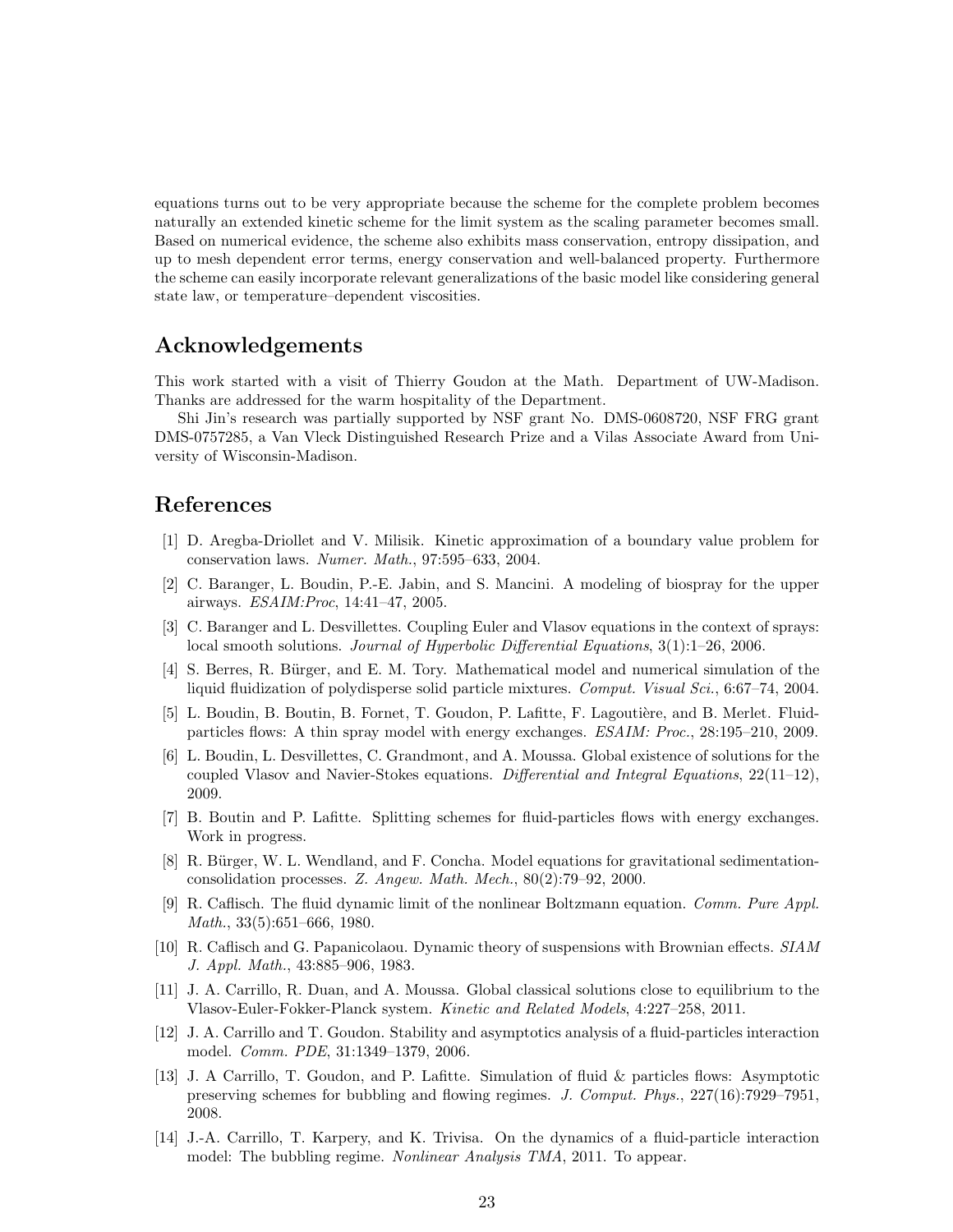- [15] F. Coron and B. Perthame. Numerical passage from kinetic to fluid equations. SIAM J. Numer. Anal., 28:26–42, 1991.
- [16] S. M. Deshpande. Kinetic theory based new upwind methods for inviscid compressible flows. In AIAA 24th Aerospace Science Meeting, Jan 6-9, 1986, Nevada, USA, 1986. AIAA paper 86-0275.
- [17] S. M. Deshpande. On the maxwellian distribution, symmetric form and entropy conservation for the euler equations. Technical report, NASA Langley Research Centre, Hampton, VA, 1986. NASA TP2613.
- [18] B. Després and F. Lagoutière. Contact discontinuity capturing schemes for linear advection and compressible gas dynamics. J. Sci. Comput., 16(4):479–524, 2002.
- [19] L. Desvillettes. Some new results of existence for the theory of sprays. http://www.newton.ac.uk/programmes/KIT/seminars/090710001.html, 2010. Workshop "Fluid-Kinetic Modelling in Biology, Physics and Engineering", Isaac Newton Institute for Mathematical Sciences, Programme on PDEs in Kinetic Theories.
- [20] A. Einstein. On the motion of small particles suspended in liquids at rest required by the molecular-kinetic theory of heat. Ann. Physik, 17:549–560, 1905.
- [21] A. Einstein. Eine neue bestimmung der molek¨uldimensionen. Ann. Physik, 19:289–306, 1906. Doctoral dissertation, Zurich, 1905.
- [22] T Elperin, N. Kleeorin, M. A Liberman, V. S L'vov, A. Pomyalov, and I Rogachevskii. Clustering of fuel droplets and quality of spray in Diesel engines. 2003. http://arxiv.org/nlin.CD/0305017v1.
- [23] G. Falkovich, A. Fouxon, and M. G. Stepanov. Acceleration of rain initiation by cloud turbulence. Nature, 219:151–154, 2002.
- [24] F. Filbet and S. Jin. A class of asymptotic–preserving schemes for kinetic equations and related problems with stiff sources. J. Comp. Phys.,  $229(20)$ :7625–7648, 2010.
- [25] E. Godlewski and P.-A. Raviart. Numerical approximation of hyperbolic systems of conservation laws, volume 118 of Appl. Math. Sc. Springer, 1996.
- [26] T. Goudon, P.-E. Jabin, and A. Vasseur. Hydrodynamic limit for the Vlasov-Navier-Stokes equations. I. Light particles regime. Indiana Univ. Math. J., 53(6):1495–1515, 2004.
- [27] T. Goudon, P.-E. Jabin, and A. Vasseur. Hydrodynamic limit for the Vlasov-Navier-Stokes equations. II. Fine particles regime. Indiana Univ. Math. J., 53(6):1517–1536, 2004.
- [28] T. Goudon, A. Moussa, L. He, and P. Zhang. The Navier–Stokes–Vlasov–Fokker–Planck system near equilibrium. SIAM J. Math. Anal., 42(5):2177–2202, 2010.
- [29] K. Hamdache. Global existence and large time behaviour of solutions for the Vlasov-Stokes equations. *Japan J. Indust. Appl. Math.*,  $15:51-74$ , 1998.
- [30] M. Ishii and T. Hibiki. Thermo–fluid dynamics of two–phase flows. Springer, 2011. 2nd edition.
- [31] S. Jin. Efficient asymptotic–preserving (AP) schemes for some multiscale kinetic equations. SIAM J. Sci. Comput., 21(2):441–454, 1999.
- [32] S. Jin and B. Yan. An AP scheme for the Fokker–Planck–Landau equation. Technical report, Math. Dept., UW Madison, 2010.
- [33] F. Lagoutière. A non-dissipative entropic scheme for convex scalar equations via discontinuous cell-reconstruction. C. R. Math. Acad. Sci. Paris, 338(7):549–554, 2004.
- [34] F. Lagoutière. Non-dissipative entropy satisfying discontinuous reconstruction schemes for hyperbolic conservation laws. Technical report, Univ. Paris–Sud, 2010.